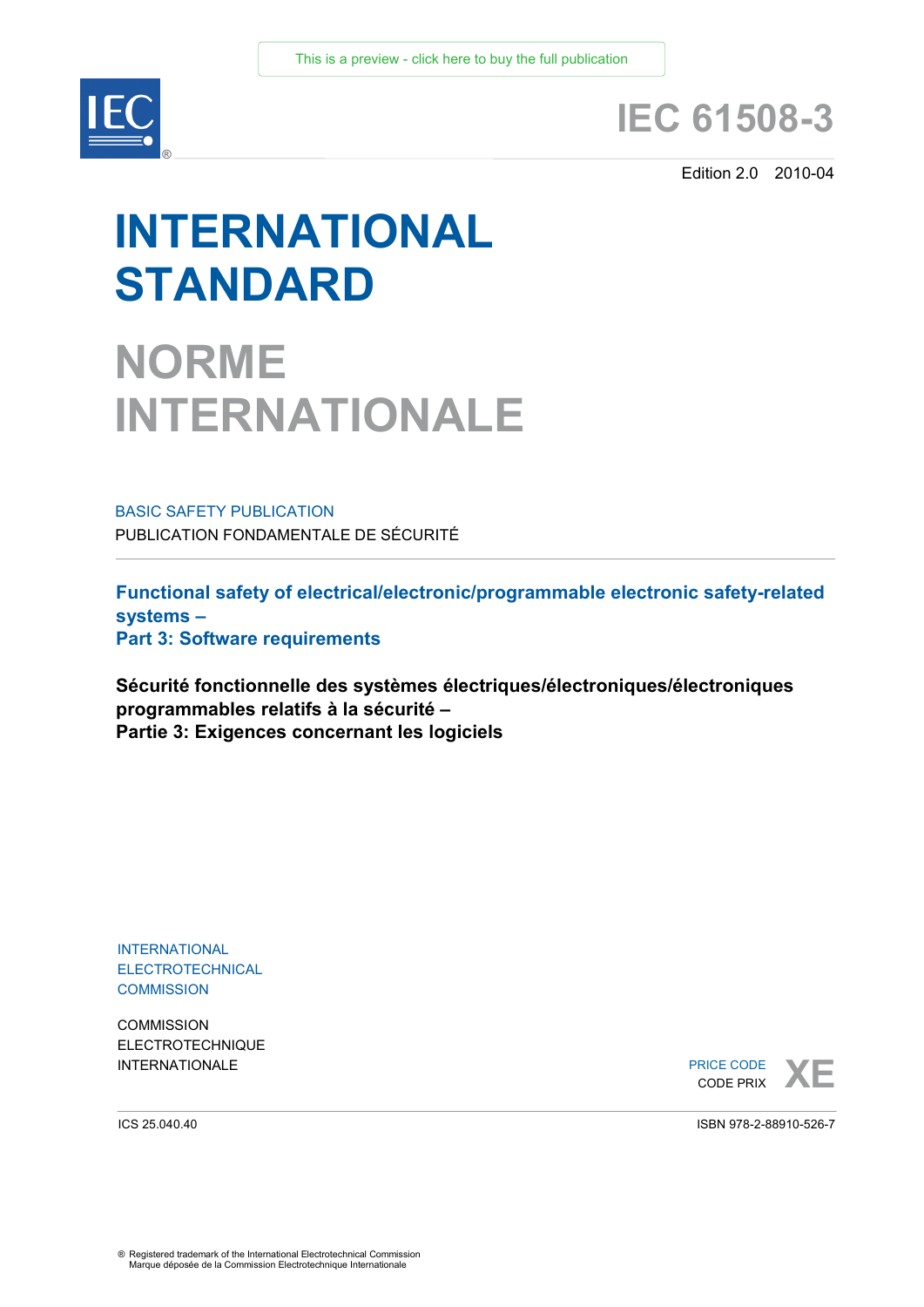$-2-$ 

# **CONTENTS**

| 1              |     |                |                                                                       |  |  |
|----------------|-----|----------------|-----------------------------------------------------------------------|--|--|
| $\overline{2}$ |     |                |                                                                       |  |  |
| 3              |     |                |                                                                       |  |  |
| 4              |     |                |                                                                       |  |  |
| 5              |     |                |                                                                       |  |  |
|                |     |                |                                                                       |  |  |
| 6              |     |                | Additional requirements for management of safety-related software  13 |  |  |
|                | 6.1 |                |                                                                       |  |  |
|                | 6.2 |                |                                                                       |  |  |
| $\overline{7}$ |     |                |                                                                       |  |  |
|                | 7.1 |                |                                                                       |  |  |
|                |     | 7.1.1          |                                                                       |  |  |
|                |     | 7.1.2          |                                                                       |  |  |
|                | 7.2 |                |                                                                       |  |  |
|                |     | 7.2.1          |                                                                       |  |  |
|                |     | 7.2.2          |                                                                       |  |  |
|                | 7.3 |                |                                                                       |  |  |
|                |     | 7.3.1<br>7.3.2 |                                                                       |  |  |
|                | 7.4 |                |                                                                       |  |  |
|                |     | 7.4.1          |                                                                       |  |  |
|                |     | 7.4.2          |                                                                       |  |  |
|                |     | 7.4.3          |                                                                       |  |  |
|                |     | 7.4.4          | Requirements for support tools, including programming languages30     |  |  |
|                |     | 7.4.5          | Requirements for detailed design and development - software           |  |  |
|                |     |                |                                                                       |  |  |
|                |     | 7.4.6          |                                                                       |  |  |
|                |     | 7.4.7          |                                                                       |  |  |
|                |     | 7.4.8          |                                                                       |  |  |
|                | 7.5 |                | Programmable electronics integration (hardware and software)36        |  |  |
|                |     | 7.5.1          |                                                                       |  |  |
|                |     | 7.5.2          |                                                                       |  |  |
|                | 7.6 |                |                                                                       |  |  |
|                |     | 7.6.1          |                                                                       |  |  |
|                |     | 7.6.2          |                                                                       |  |  |
|                | 7.7 |                |                                                                       |  |  |
|                |     | 7.7.1          |                                                                       |  |  |
|                |     | 7.7.2          |                                                                       |  |  |
|                | 7.8 |                |                                                                       |  |  |
|                |     | 7.8.1          |                                                                       |  |  |
|                |     | 7.8.2          |                                                                       |  |  |
|                | 7.9 |                |                                                                       |  |  |
|                |     | 7.9.1          |                                                                       |  |  |
| 8              |     | 7.9.2          |                                                                       |  |  |
|                |     |                |                                                                       |  |  |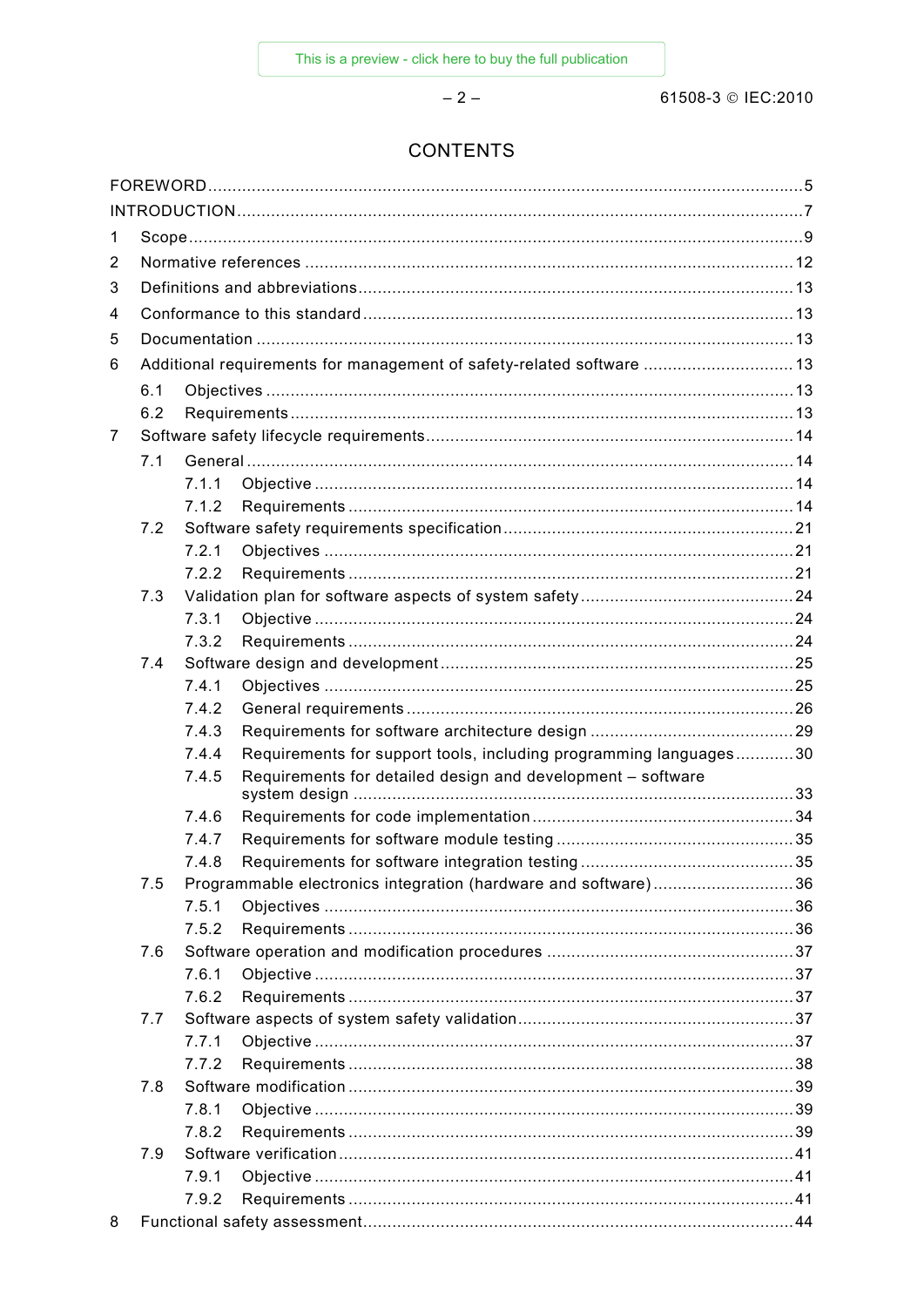$0 \t -3 -$ 

| Annex A (normative) Guide to the selection of techniques and measures46                  |  |
|------------------------------------------------------------------------------------------|--|
|                                                                                          |  |
|                                                                                          |  |
| Annex D (normative) Safety manual for compliant items - additional requirements for      |  |
|                                                                                          |  |
| Annex E (informative) Relationships between IEC 61508-2 and IEC 61508-3 100              |  |
| Annex F (informative) Techniques for achieving non-interference between software         |  |
| Annex G (informative) Guidance for tailoring lifecycles associated with data driven      |  |
|                                                                                          |  |
|                                                                                          |  |
|                                                                                          |  |
|                                                                                          |  |
|                                                                                          |  |
|                                                                                          |  |
|                                                                                          |  |
| Figure 5 - Relationship and scope for IEC 61508-2 and IEC 61508-3  17                    |  |
| Figure 6 - Software systematic capability and the development lifecycle (the V-model) 17 |  |
|                                                                                          |  |
|                                                                                          |  |
|                                                                                          |  |
|                                                                                          |  |
| Table A.2 - Software design and development - software architecture design48             |  |
| Table A.3 - Software design and development - support tools and programming              |  |
|                                                                                          |  |
|                                                                                          |  |
| Table A.5 - Software design and development - software module testing and                |  |
| Table A.6 - Programmable electronics integration (hardware and software)51               |  |
|                                                                                          |  |
|                                                                                          |  |
|                                                                                          |  |
|                                                                                          |  |
|                                                                                          |  |
|                                                                                          |  |
|                                                                                          |  |
|                                                                                          |  |
|                                                                                          |  |
|                                                                                          |  |
|                                                                                          |  |
|                                                                                          |  |
|                                                                                          |  |
| Table C.1 - Properties for systematic safety integrity - Software safety requirements    |  |
|                                                                                          |  |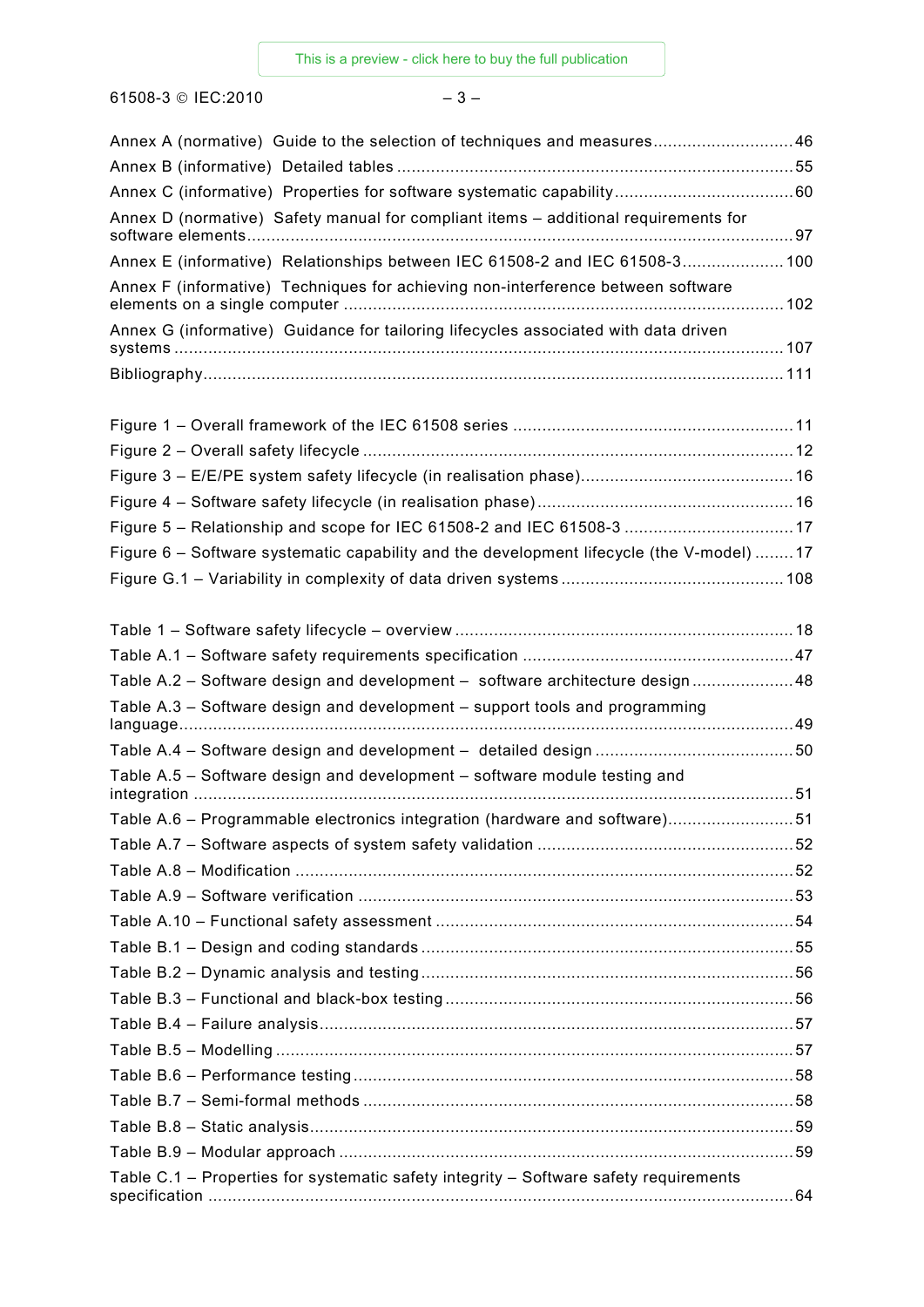| Table C.2 - Properties for systematic safety integrity - Software design and                                                                                    |  |
|-----------------------------------------------------------------------------------------------------------------------------------------------------------------|--|
| Table C.3 - Properties for systematic safety integrity - Software design and                                                                                    |  |
| Table C.4 – Properties for systematic safety integrity – Software design and<br>development - detailed design (includes software system design, software module |  |
| Table C.5 - Properties for systematic safety integrity - Software design and                                                                                    |  |
| Table C.6 - Properties for systematic safety integrity - Programmable electronics                                                                               |  |
| Table C.7 - Properties for systematic safety integrity - Software aspects of system                                                                             |  |
| Table C.8 - Properties for systematic safety integrity - Software modification  83                                                                              |  |
| Table C.9 - Properties for systematic safety integrity - Software verification  85                                                                              |  |
| Table C.10 - Properties for systematic safety integrity - Functional safety assessment86                                                                        |  |
|                                                                                                                                                                 |  |
|                                                                                                                                                                 |  |
|                                                                                                                                                                 |  |
|                                                                                                                                                                 |  |
|                                                                                                                                                                 |  |
|                                                                                                                                                                 |  |
|                                                                                                                                                                 |  |
| Table C.18 - Properties for systematic safety integrity - Static analysis 95                                                                                    |  |
|                                                                                                                                                                 |  |
|                                                                                                                                                                 |  |
| Table E.2 - Requirements of IEC 61508-2 for software and their typical relevance to                                                                             |  |
|                                                                                                                                                                 |  |
|                                                                                                                                                                 |  |
|                                                                                                                                                                 |  |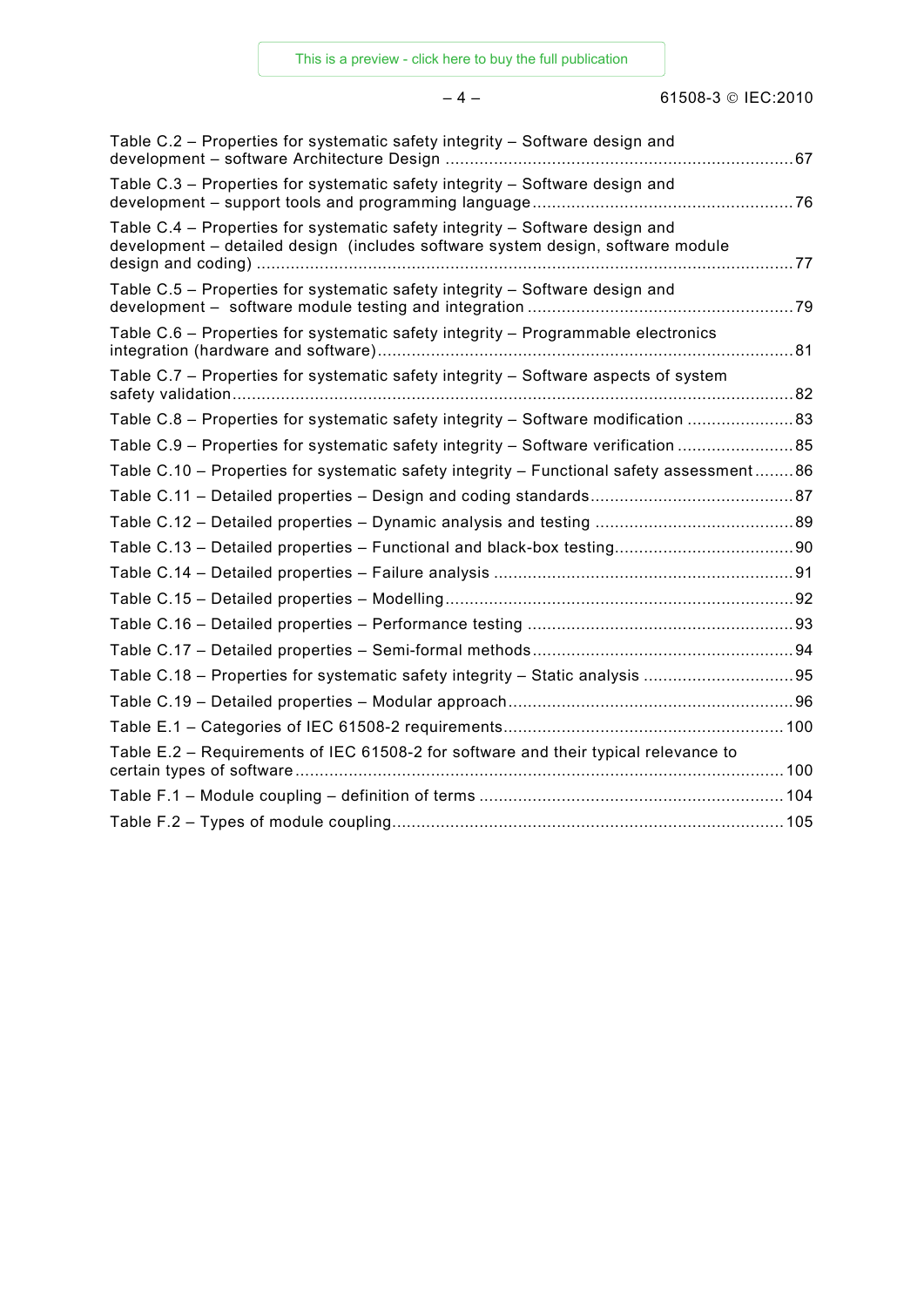<span id="page-4-0"></span>61508-3 © IFC:2010 – 5 –

# INTERNATIONAL ELECTROTECHNICAL COMMISSION  $\frac{1}{2}$  ,  $\frac{1}{2}$  ,  $\frac{1}{2}$  ,  $\frac{1}{2}$  ,  $\frac{1}{2}$  ,  $\frac{1}{2}$

# **FUNCTIONAL SAFETY OF ELECTRICAL/ELECTRONIC/ PROGRAMMABLE ELECTRONIC SAFETY-RELATED SYSTEMS –**

### **Part 3: Software requirements**

## FOREWORD

- 1) The International Electrotechnical Commission (IEC) is a worldwide organization for standardization comprising all national electrotechnical committees (IEC National Committees). The object of IEC is to promote international co-operation on all questions concerning standardization in the electrical and electronic fields. To this end and in addition to other activities, IEC publishes International Standards, Technical Specifications, Technical Reports, Publicly Available Specifications (PAS) and Guides (hereafter referred to as "IEC Publication(s)"). Their preparation is entrusted to technical committees; any IEC National Committee interested in the subject dealt with may participate in this preparatory work. International, governmental and nongovernmental organizations liaising with the IEC also participate in this preparation. IEC collaborates closely with the International Organization for Standardization (ISO) in accordance with conditions determined by agreement between the two organizations.
- 2) The formal decisions or agreements of IEC on technical matters express, as nearly as possible, an international consensus of opinion on the relevant subjects since each technical committee has representation from all interested IEC National Committees.
- 3) IEC Publications have the form of recommendations for international use and are accepted by IEC National Committees in that sense. While all reasonable efforts are made to ensure that the technical content of IEC Publications is accurate, IEC cannot be held responsible for the way in which they are used or for any misinterpretation by any end user.
- 4) In order to promote international uniformity, IEC National Committees undertake to apply IEC Publications transparently to the maximum extent possible in their national and regional publications. Any divergence between any IEC Publication and the corresponding national or regional publication shall be clearly indicated in the latter.
- 5) IEC itself does not provide any attestation of conformity. Independent certification bodies provide conformity assessment services and, in some areas, access to IEC marks of conformity. IEC is not responsible for any services carried out by independent certification bodies.
- 6) All users should ensure that they have the latest edition of this publication.
- 7) No liability shall attach to IEC or its directors, employees, servants or agents including individual experts and members of its technical committees and IEC National Committees for any personal injury, property damage or other damage of any nature whatsoever, whether direct or indirect, or for costs (including legal fees) and expenses arising out of the publication, use of, or reliance upon, this IEC Publication or any other IEC Publications.
- 8) Attention is drawn to the Normative references cited in this publication. Use of the referenced publications is indispensable for the correct application of this publication.
- 9) Attention is drawn to the possibility that some of the elements of this IEC Publication may be the subject of patent rights. IEC shall not be held responsible for identifying any or all such patent rights.

International Standard IEC 61508-3 has been prepared by subcommittee 65A: System aspects, of IEC technical committee 65: Industrial-process measurement, control and automation.

This second edition cancels and replaces the first edition published in 1998. This edition constitutes a technical revision.

This edition has been subject to a thorough review and incorporates many comments received at the various revision stages.

It has the status of a basic safety publication according to IEC Guide 104.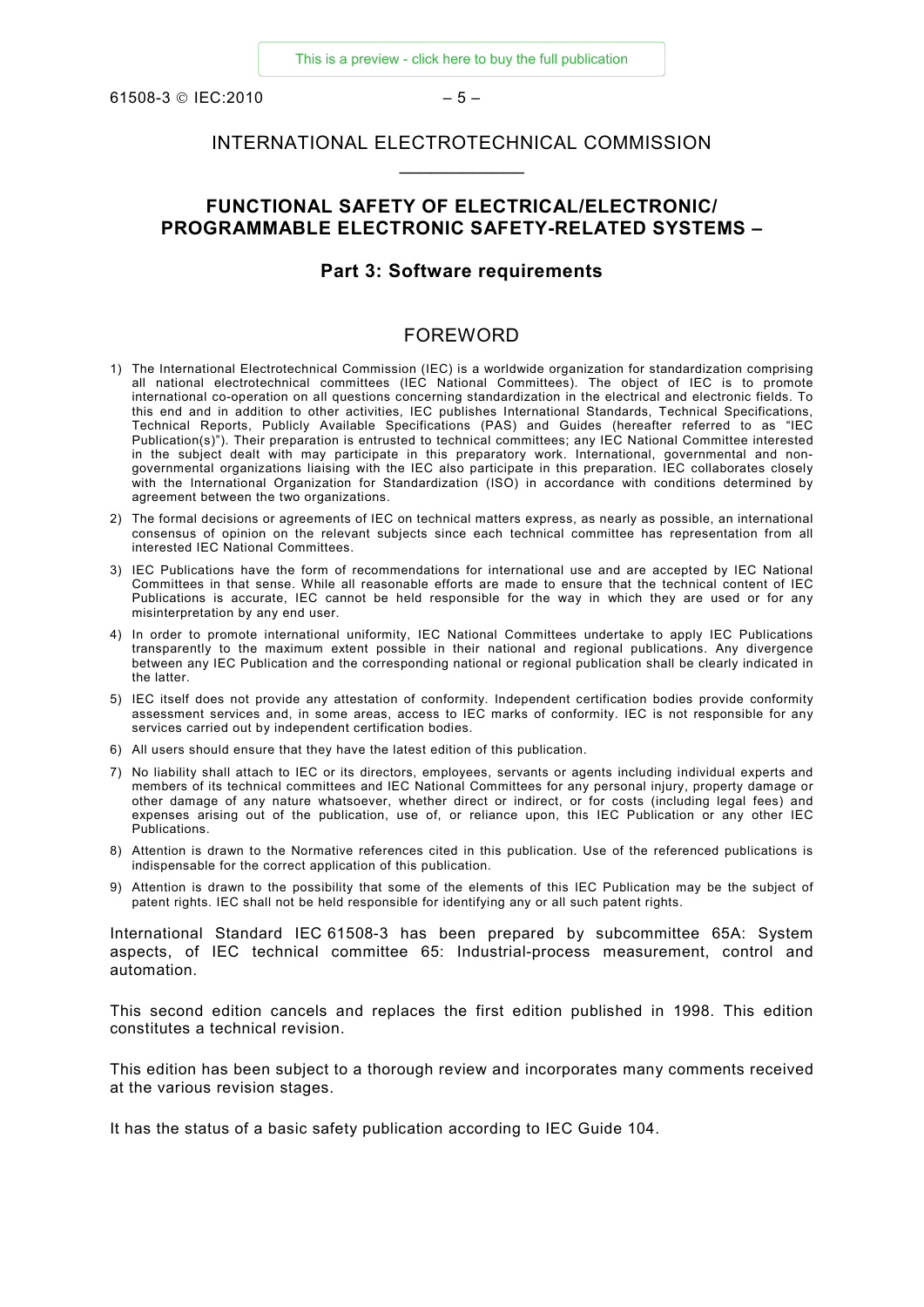$-6 - 6$  – 61508-3 © IEC:2010

The text of this standard is based on the following documents:

| <b>FDIS</b>  | Report on voting |
|--------------|------------------|
| 65A/550/FDIS | 65A/574/RVD      |

Full information on the voting for the approval of this standard can be found in the report on voting indicated in the above table.

This publication has been drafted in accordance with the ISO/IEC Directives, Part 2.

A list of all parts of the IEC 61508 series, published under the general title *Functional safety of electrical / electronic / programmable electronic safety-related systems*, can be found on the IEC website.

The committee has decided that the contents of this publication will remain unchanged until the stability date indicated on the IEC web site under "http://webstore.iec.ch" in the data related to the specific publication. At this date, the publication will be

- reconfirmed,
- withdrawn,
- replaced by a revised edition, or
- amended.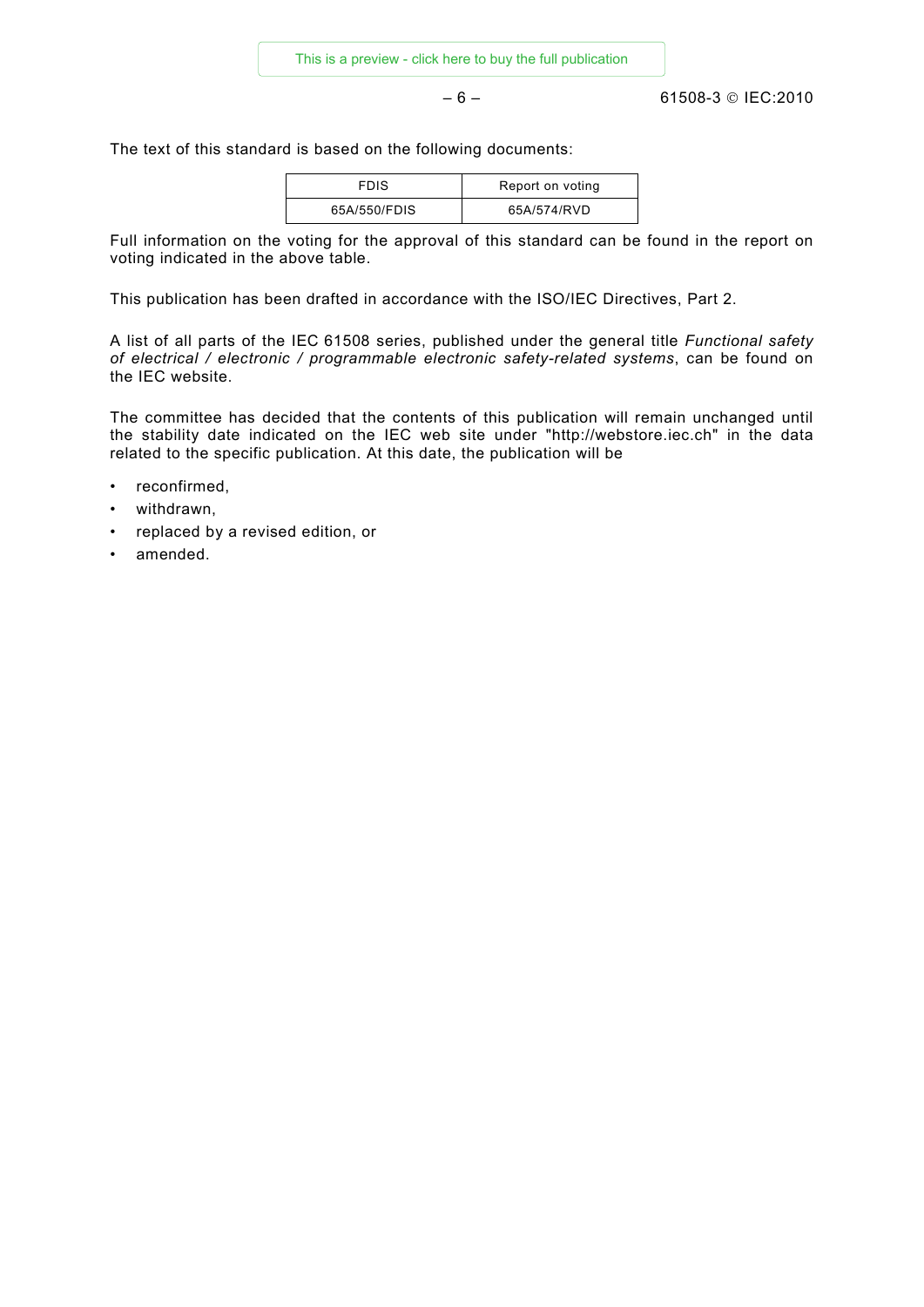<span id="page-6-0"></span> $61508-3$  © IFC: 2010 – 7 –

# INTRODUCTION

Systems comprised of electrical and/or electronic elements have been used for many years to perform safety functions in most application sectors. Computer-based systems (generically referred to as programmable electronic systems) are being used in all application sectors to perform non-safety functions and, increasingly, to perform safety functions. If computer system technology is to be effectively and safely exploited, it is essential that those responsible for making decisions have sufficient guidance on the safety aspects on which to make these decisions.

This International Standard sets out a generic approach for all safety lifecycle activities for systems comprised of electrical and/or electronic and/or programmable electronic (E/E/PE) elements that are used to perform safety functions. This unified approach has been adopted in order that a rational and consistent technical policy be developed for all electrically-based safety-related systems. A major objective is to facilitate the development of product and application sector international standards based on the IEC 61508 series.

NOTE 1 Examples of product and application sector international standards based on the IEC 61508 series are given in the bibliography (see references [1], [2] and [3]).

In most situations, safety is achieved by a number of systems which rely on many technologies (for example mechanical, hydraulic, pneumatic, electrical, electronic, programmable electronic). Any safety strategy must therefore consider not only all the elements within an individual system (for example sensors, controlling devices and actuators) but also all the safety-related systems making up the total combination of safety-related systems. Therefore, while this International Standard is concerned with E/E/PE safety-related systems, it may also provide a framework within which safety-related systems based on other technologies may be considered.

It is recognized that there is a great variety of applications using E/E/PE safety-related systems in a variety of application sectors and covering a wide range of complexity, hazard and risk potentials. In any particular application, the required safety measures will be dependent on many factors specific to the application. This International Standard, by being generic, will enable such measures to be formulated in future product and application sector international standards and in revisions of those that already exist.

This International Standard

- considers all relevant overall, E/E/PE system and software safety lifecycle phases (for example, from initial concept, through design, implementation, operation and maintenance to decommissioning) when E/E/PE systems are used to perform safety functions;
- has been conceived with a rapidly developing technology in mind; the framework is sufficiently robust and comprehensive to cater for future developments;
- enables product and application sector international standards, dealing with E/E/PE safety-related systems, to be developed; the development of product and application sector international standards, within the framework of this standard, should lead to a high level of consistency (for example, of underlying principles, terminology etc.) both within application sectors and across application sectors; this will have both safety and economic benefits;
- provides a method for the development of the safety requirements specification necessary to achieve the required functional safety for E/E/PE safety-related systems;
- adopts a risk-based approach by which the safety integrity requirements can be determined;
- introduces safety integrity levels for specifying the target level of safety integrity for the safety functions to be implemented by the E/E/PE safety-related systems;

NOTE 2 The standard does not specify the safety integrity level requirements for any safety function, nor does it mandate how the safety integrity level is determined. Instead it provides a risk-based conceptual framework and example techniques.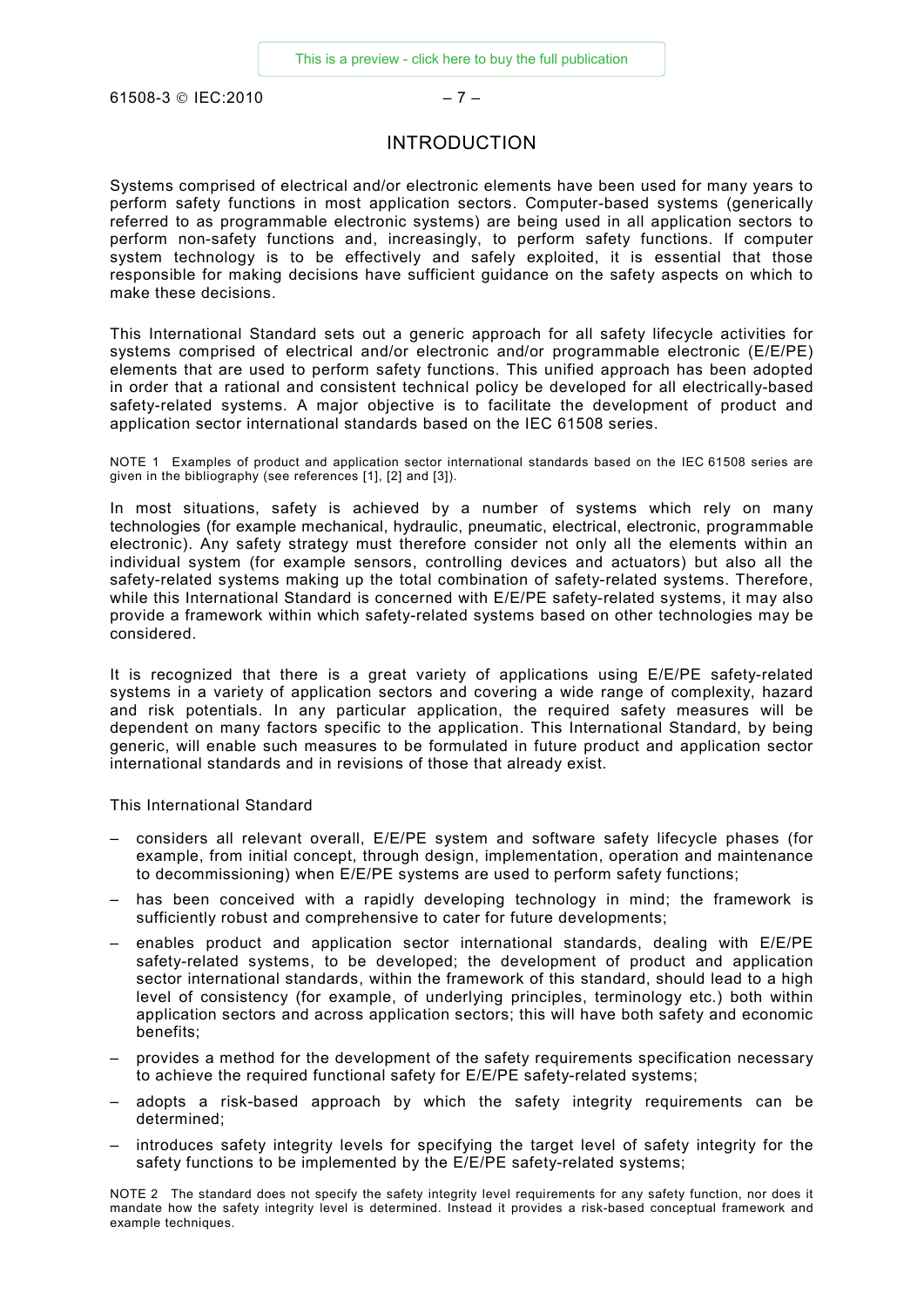- sets target failure measures for safety functions carried out by E/E/PE safety-related systems, which are linked to the safety integrity levels;
- sets a lower limit on the target failure measures for a safety function carried out by a single E/E/PE safety-related system. For E/E/PE safety-related systems operating in
	- a low demand mode of operation, the lower limit is set at an average probability of a dangerous failure on demand of 10–5;
	- a high demand or a continuous mode of operation, the lower limit is set at an average frequency of a dangerous failure of  $10^{-9}$  [h<sup>-1</sup>];
- NOTE 3 A single E/E/PE safety-related system does not necessarily mean a single-channel architecture.

NOTE 4 It may be possible to achieve designs of safety-related systems with lower values for the target safety integrity for non-complex systems, but these limits are considered to represent what can be achieved for relatively complex systems (for example programmable electronic safety-related systems) at the present time.

- sets requirements for the avoidance and control of systematic faults, which are based on experience and judgement from practical experience gained in industry. Even though the probability of occurrence of systematic failures cannot in general be quantified the standard does, however, allow a claim to be made, for a specified safety function, that the target failure measure associated with the safety function can be considered to be achieved if all the requirements in the standard have been met;
- introduces systematic capability which applies to an element with respect to its confidence that the systematic safety integrity meets the requirements of the specified safety integrity level;
- adopts a broad range of principles, techniques and measures to achieve functional safety for E/E/PE safety-related systems, but does not explicitly use the concept of fail safe. However**,** the concepts of "fail safe" and "inherently safe" principles may be applicable and adoption of such concepts is acceptable providing the requirements of the relevant clauses in the standard are met.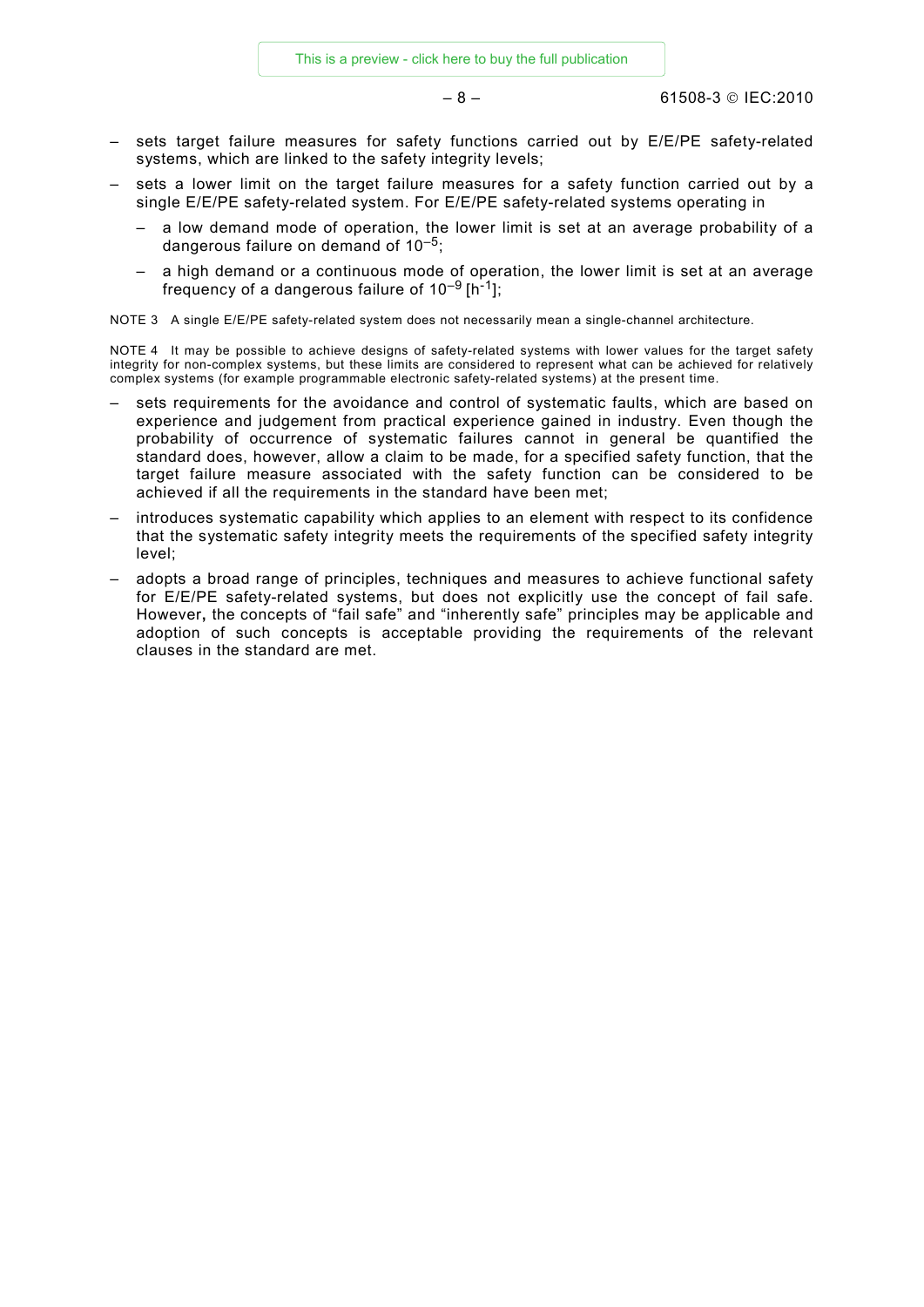# <span id="page-8-0"></span>**FUNCTIONAL SAFETY OF ELECTRICAL/ELECTRONIC/ PROGRAMMABLE ELECTRONIC SAFETY-RELATED SYSTEMS –**

## **Part 3: Software requirements**

### **1 Scope**

- **1.1** This part of the IEC 61508 series
- a) is intended to be utilized only after a thorough understanding of IEC 61508-1 and IEC 61508-2;
- b) applies to any software forming part of a safety-related system or used to develop a safety-related system within the scope of IEC 61508-1 and IEC 61508-2. Such software is termed safety-related software (including operating systems, system software, software in communication networks, human-computer interface functions, and firmware as well as application software);
- c) provides specific requirements applicable to support tools used to develop and configure a safety-related system within the scope of IEC 61508-1 and IEC 61508-2;
- d) requires that the software safety functions and software systematic capability are specified;

NOTE 1 If this has already been done as part of the specification of the E/E/PE safety-related systems (see 7.2 of IEC 61508-2), then it does not have to be repeated in this part.

NOTE 2 Specifying the software safety functions and software systematic capability is an iterative procedure; see Figures 3 and 6.

NOTE 3 See Clause 5 and Annex A of IEC 61508-1 for documentation structure. The documentation structure may take account of company procedures, and of the working practices of specific application sectors.

NOTE 4 Note: See 3.5.9 of IEC 61508-4 for definition of the term "systematic capability".

- e) establishes requirements for safety lifecycle phases and activities which shall be applied during the design and development of the safety-related software (the software safety lifecycle model). These requirements include the application of measures and techniques, which are graded against the required systematic capability, for the avoidance of and control of faults and failures in the software;
- f) provides requirements for information relating to the software aspects of system safety validation to be passed to the organisation carrying out the E/E/PE system integration;
- g) provides requirements for the preparation of information and procedures concerning software needed by the user for the operation and maintenance of the E/E/PE safetyrelated system;
- h) provides requirements to be met by the organisation carrying out modifications to safetyrelated software;
- i) provides, in conjunction with IEC 61508-1 and IEC 61508-2, requirements for support tools such as development and design tools, language translators, testing and debugging tools, configuration management tools;

NOTE 4 Figure 5 shows the relationship between IEC 61508-2 and IEC 61508-3.

j) Does not apply for medical equipment in compliance with the IEC 60601 series.

**1.2** IEC 61508-1, IEC 61598-2, IEC 61508-3 and IEC 61508-4 are basic safety publications, although this status does not apply in the context of low complexity E/E/PE safety-related systems (see 3.4.3 of IEC 61508-4). As basic safety publications, they are intended for use by technical committees in the preparation of standards in accordance with the principles contained in IEC Guide 104 and ISO/IEC Guide 51. IEC 61508-1, IEC 61508-2, IEC 61508-3 and IEC 61508-4 are also intended for use as stand-alone publications. The horizontal safety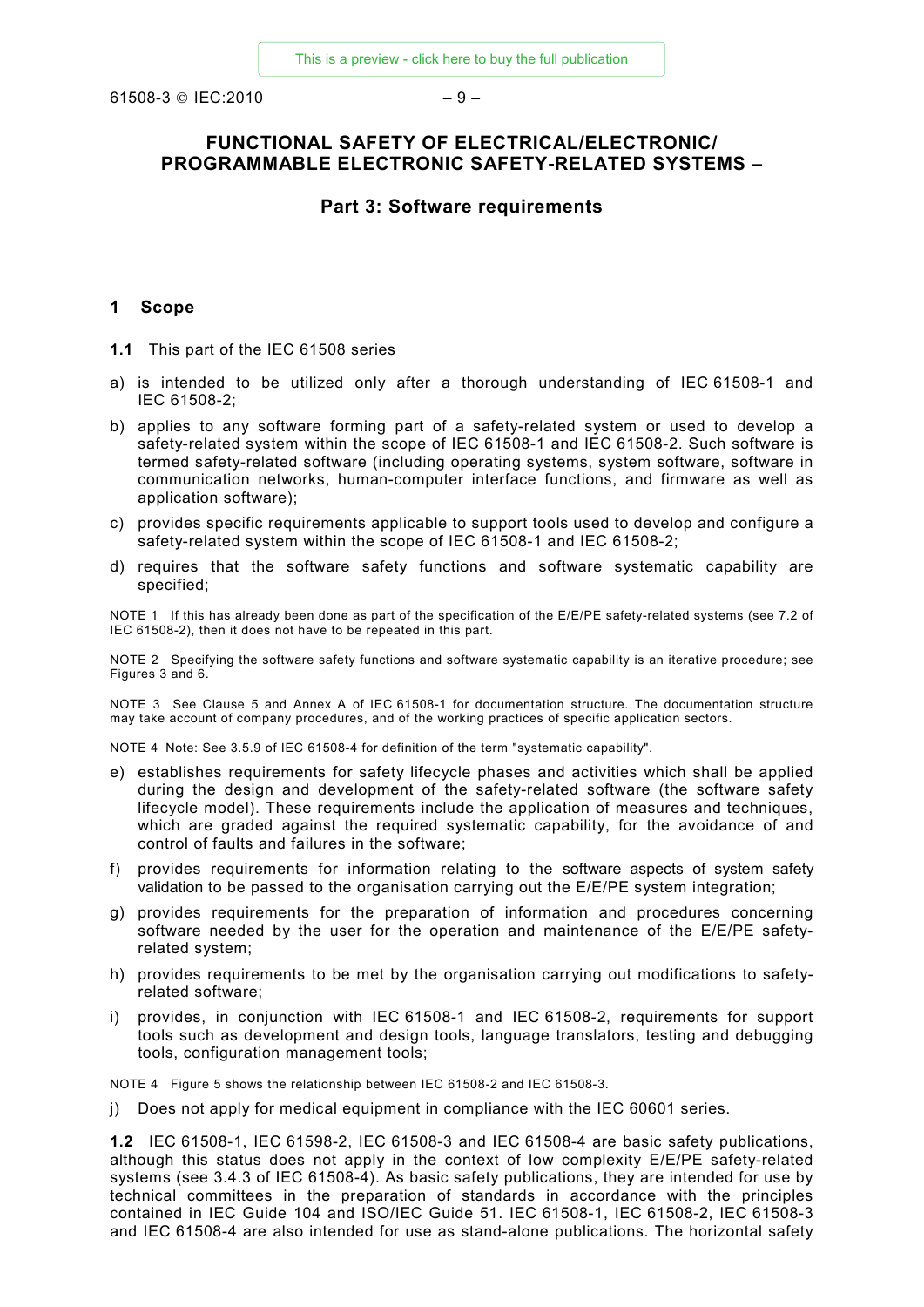– 10 – 61508-3 © IEC:2010

function of this international standard does not apply to medical equipment in compliance with the IEC 60601 series.

**1.3** One of the responsibilities of a technical committee is, wherever applicable, to make use of basic safety publications in the preparation of its publications. In this context, the requirements, test methods or test conditions of this basic safety publication will not apply unless specifically referred to or included in the publications prepared by those technical committees.

**1.4** Figure 1 shows the overall framework of the IEC 61508 series and indicates the role that IEC 61508-3 plays in the achievement of functional safety for E/E/PE safety-related systems.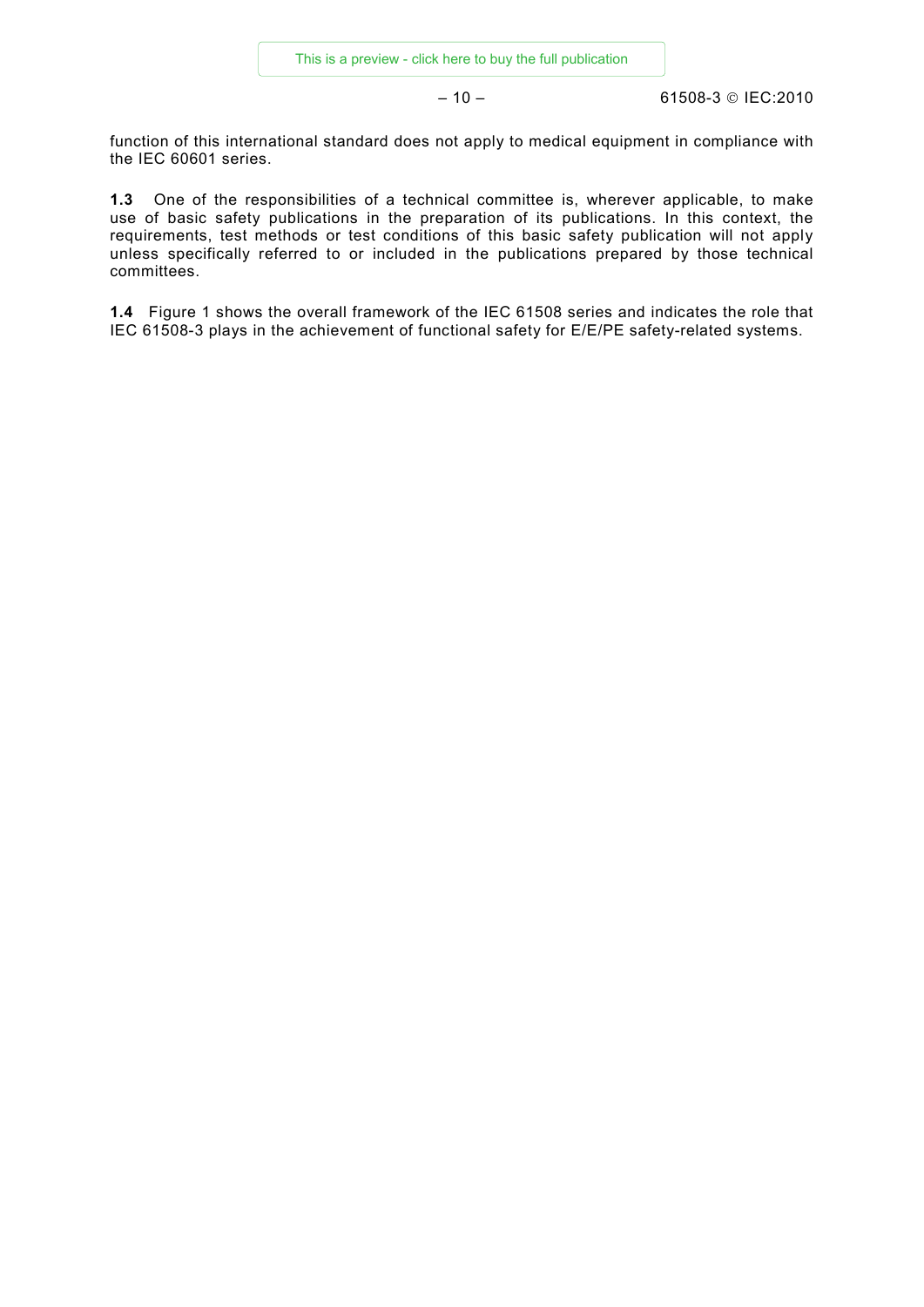<span id="page-10-0"></span>61508-3 © IEC:2010 – 11 –



**Figure 1 – Overall framework of the IEC 61508 series**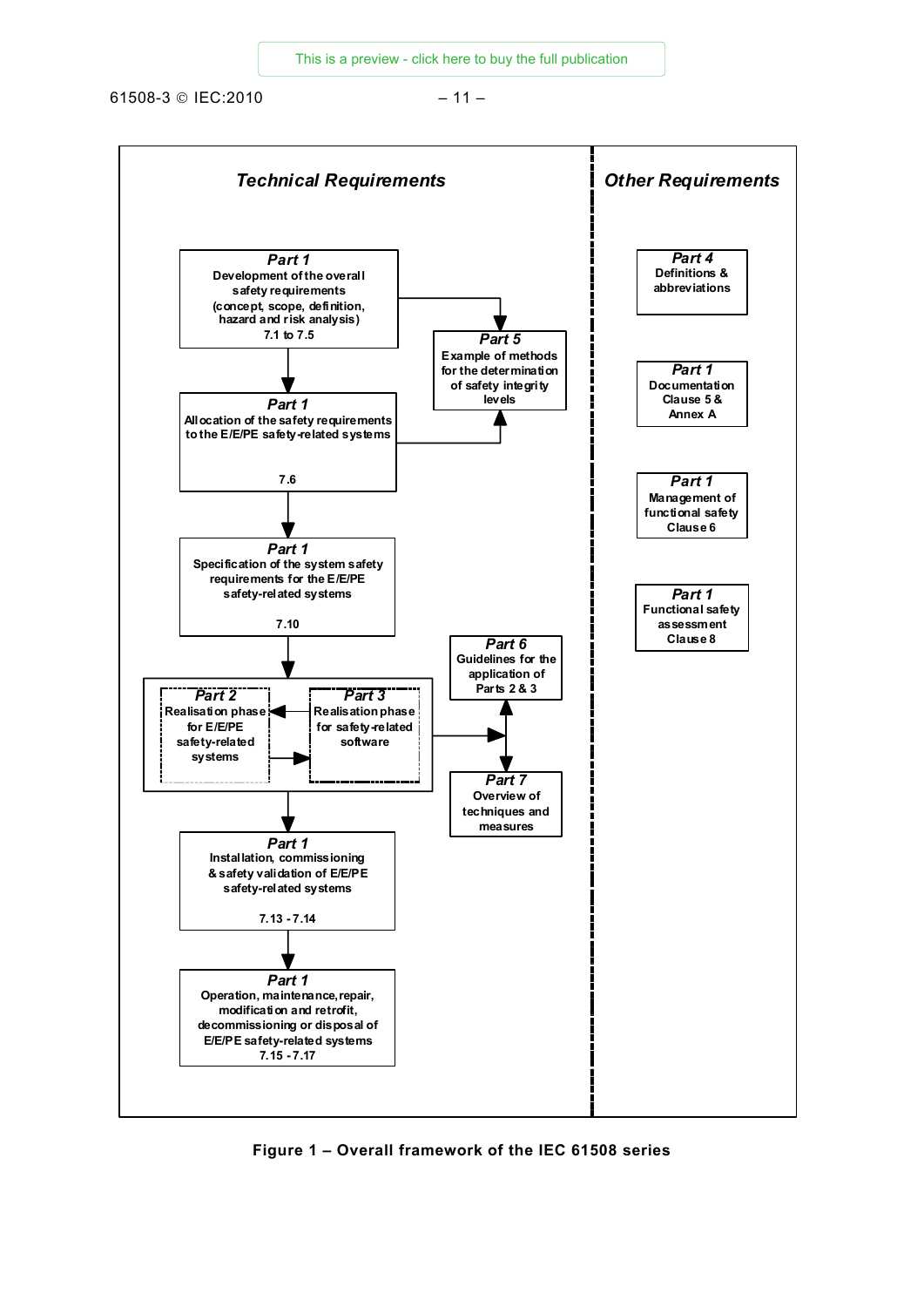[This is a preview - click here to buy the full publication](https://webstore.iec.ch/publication/5517&preview=1)

<span id="page-11-0"></span>

**Figure 2 – Overall safety lifecycle** 

# **2 Normative references**

The following referenced documents are indispensable for the application of this document. For dated references, only the edition cited applies. For undated references, the latest edition of the referenced document (including any amendments) applies.

IEC 61508-1: 2010, *Functional safety of electrical/electronic/programmable electronic safetyrelated systems – Part 1: General requirements*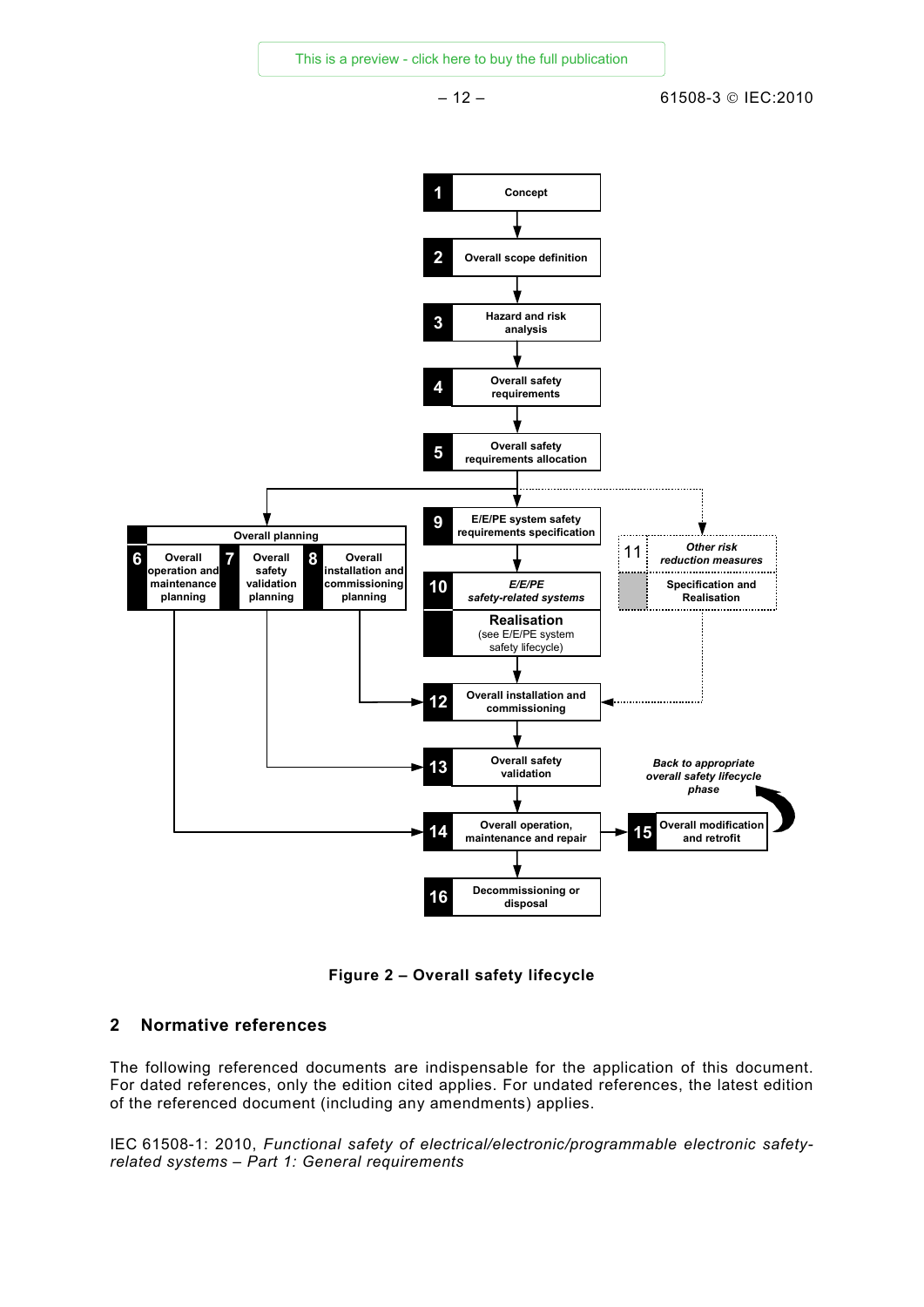<span id="page-12-0"></span>61508-3 © IEC:2010 – 13 –

IEC 61508-2: 2010, *Functional safety of electrical/electronic/programmable electronic safetyrelated systems – Part 2: Requirements for electrical/electronic/programmable electronic safety-related systems*

IEC 61508-4: 2010, *Functional safety of electrical/electronic/programmable electronic safetyrelated systems – Part 4: Definitions and abbreviations* 

IEC Guide 104:1997, *The preparation of safety publications and the use of basic safety publications and group safety publications* 

IEC/ISO Guide 51:1999, *Safety aspects – Guidelines for their inclusion in standards*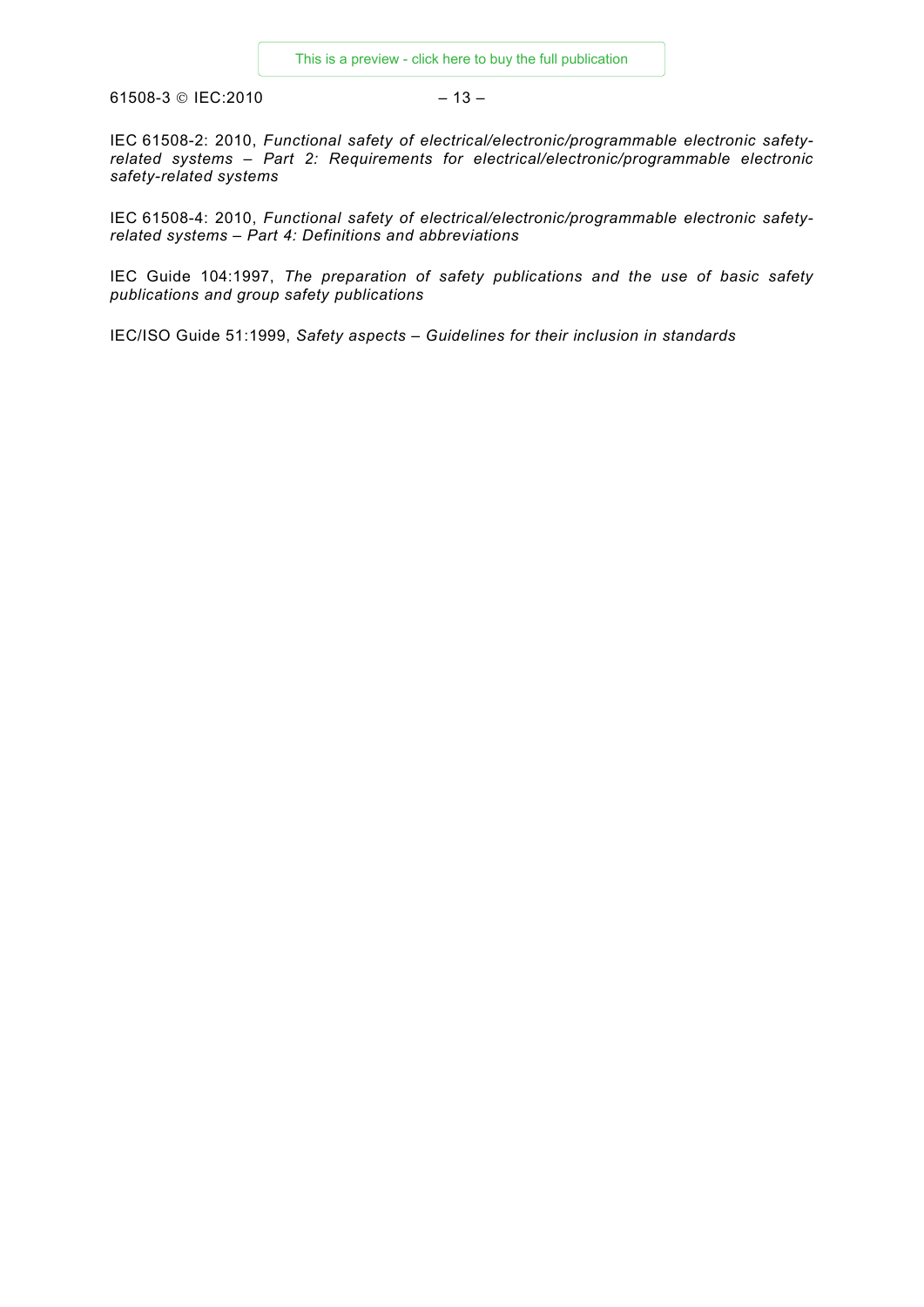$-112-$ 

61508-3 © CEI:2010

# SOMMAIRE

| 1 |            |       |                                                                        |  |  |  |
|---|------------|-------|------------------------------------------------------------------------|--|--|--|
| 2 |            |       |                                                                        |  |  |  |
| 3 |            |       |                                                                        |  |  |  |
| 4 |            |       |                                                                        |  |  |  |
| 5 |            |       |                                                                        |  |  |  |
| 6 |            |       | Exigences supplémentaires pour la gestion du logiciel de sécurité  123 |  |  |  |
|   |            |       |                                                                        |  |  |  |
|   | 6.1<br>6.2 |       |                                                                        |  |  |  |
| 7 |            |       |                                                                        |  |  |  |
|   | 7.1        |       |                                                                        |  |  |  |
|   |            | 7.1.1 |                                                                        |  |  |  |
|   |            | 7.1.2 |                                                                        |  |  |  |
|   | 7.2        |       |                                                                        |  |  |  |
|   |            | 7.2.1 |                                                                        |  |  |  |
|   |            | 7.2.2 |                                                                        |  |  |  |
|   | 7.3        |       |                                                                        |  |  |  |
|   |            | 7.3.1 |                                                                        |  |  |  |
|   |            | 7.3.2 |                                                                        |  |  |  |
|   | 7.4        |       |                                                                        |  |  |  |
|   |            | 7.4.1 |                                                                        |  |  |  |
|   |            | 7.4.2 |                                                                        |  |  |  |
|   |            | 7.4.3 | Exigences concernant la conception de l'architecture du logiciel  142  |  |  |  |
|   |            | 7.4.4 | Exigences concernant les outils de support, y compris les langages     |  |  |  |
|   |            | 7.4.5 | Exigences concernant la conception détaillée et le développement -     |  |  |  |
|   |            | 7.4.6 |                                                                        |  |  |  |
|   |            | 7.4.7 | Exigences concernant l'essai des modules logiciels  148                |  |  |  |
|   |            | 7.4.8 | Exigences concernant l'essai d'intégration du logiciel 148             |  |  |  |
|   | 7.5        |       | Intégration de l'électronique programmable (matériel et logiciel)  149 |  |  |  |
|   |            | 7.5.1 |                                                                        |  |  |  |
|   |            | 7.5.2 |                                                                        |  |  |  |
|   | 7.6        |       |                                                                        |  |  |  |
|   |            | 7.6.1 |                                                                        |  |  |  |
|   |            | 7.6.2 |                                                                        |  |  |  |
|   | 7.7        |       |                                                                        |  |  |  |
|   |            | 7.7.1 |                                                                        |  |  |  |
|   |            | 7.7.2 |                                                                        |  |  |  |
|   | 7.8        |       |                                                                        |  |  |  |
|   |            | 7.8.1 |                                                                        |  |  |  |
|   |            | 7.8.2 |                                                                        |  |  |  |
|   | 7.9        | 7.9.1 |                                                                        |  |  |  |
|   |            | 7.9.2 |                                                                        |  |  |  |
|   |            |       |                                                                        |  |  |  |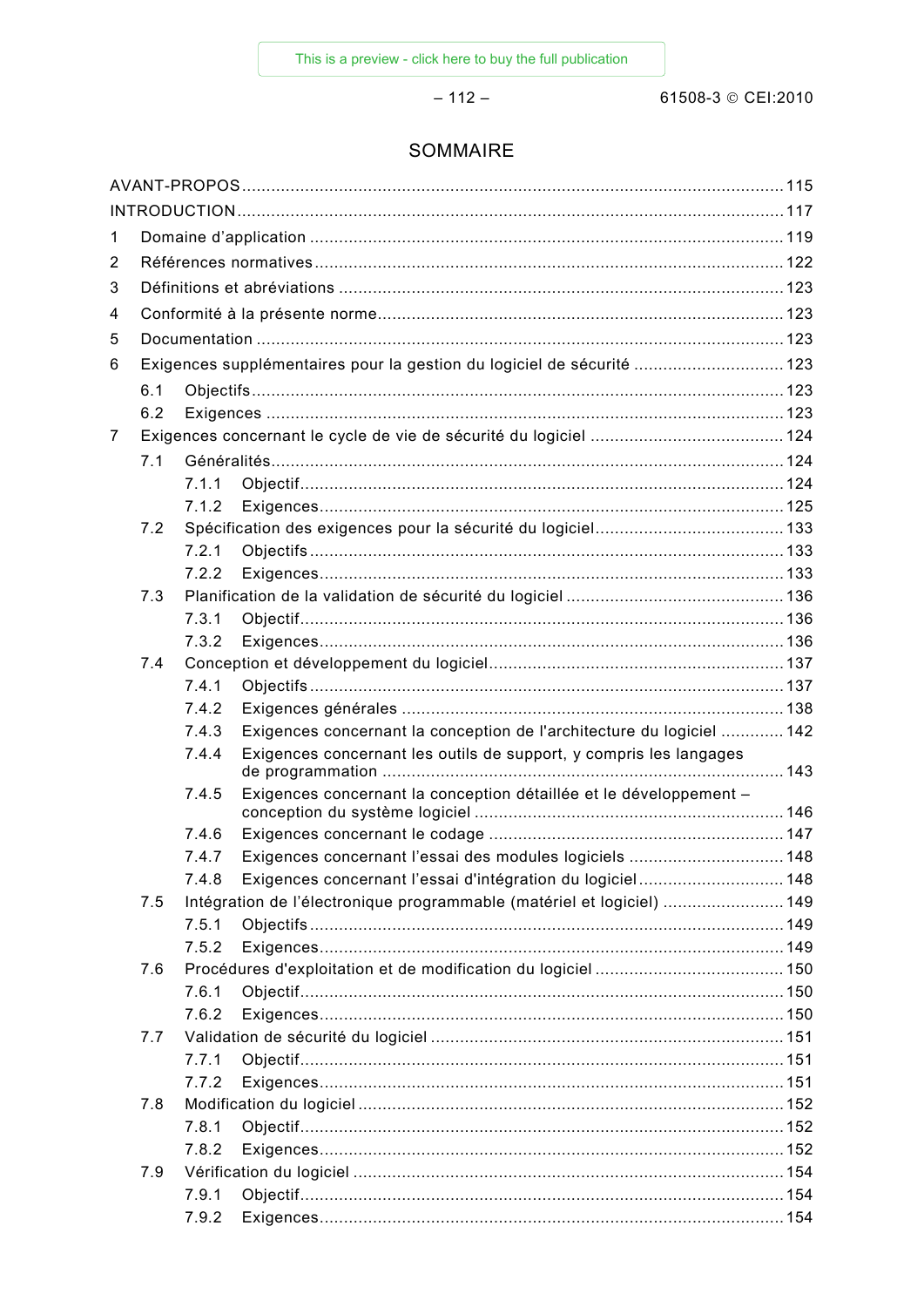| 61508-3 © CEI:2010 |  |  |  |  |  |  |
|--------------------|--|--|--|--|--|--|
|--------------------|--|--|--|--|--|--|

# $-113-$

| 8                                                                                         |  |
|-------------------------------------------------------------------------------------------|--|
| Annexe A (normative) Guide de sélection de techniques et mesures 159                      |  |
|                                                                                           |  |
| Annexe C (informative) Propriétés relatives à la capabilité systématique du logiciel  173 |  |
| Annexe D (normative) Manuel de sécurité d'article conforme – exigences                    |  |
| Annexe E (informative) Relation entre la CEI 61508-2 et la CEI 61508-3  221               |  |
| Annexe F (informative) Techniques de réalisation de non interférence entre les            |  |
|                                                                                           |  |
| Annexe G (informative) Indications relatives à la personnalisation des cycles de vie      |  |
|                                                                                           |  |
|                                                                                           |  |
|                                                                                           |  |
|                                                                                           |  |
| Figure 3 - Cycle de vie de sécurité du système E/E/PE (en phase de réalisation) 127       |  |
| Figure 4 – Cycle de vie de sécurité du logiciel (en phase de réalisation) 127             |  |
| Figure 5 - Relation et domaine d'application pour la CEI 61508-2 et la CEI 61508-3  128   |  |
| Figure 6 - Capabilité systématique du logiciel et cycle de vie de développement           |  |
| Figure G.1 - Variabilité de complexité des systèmes dirigés par les données 229           |  |
|                                                                                           |  |
|                                                                                           |  |
| Tableau A.1 - Spécification des exigences pour la sécurité du logiciel  160               |  |
| Tableau A.2 – Conception et développement du logiciel – conception de l'architecture      |  |
| Tableau A.3 - Conception et développement du logiciel - outils de support et langage      |  |
| Tableau A.4 - Conception et développement du logiciel - conception détaillée 162          |  |
| Tableau A.5 - Conception et développement du logiciel - essai et intégration des          |  |
| Tableau A.6 - Intégration de l'électronique programmable (matériel et logiciel)  164      |  |
|                                                                                           |  |
|                                                                                           |  |
|                                                                                           |  |
|                                                                                           |  |
|                                                                                           |  |
|                                                                                           |  |
|                                                                                           |  |
|                                                                                           |  |
|                                                                                           |  |
|                                                                                           |  |
|                                                                                           |  |
|                                                                                           |  |
|                                                                                           |  |
|                                                                                           |  |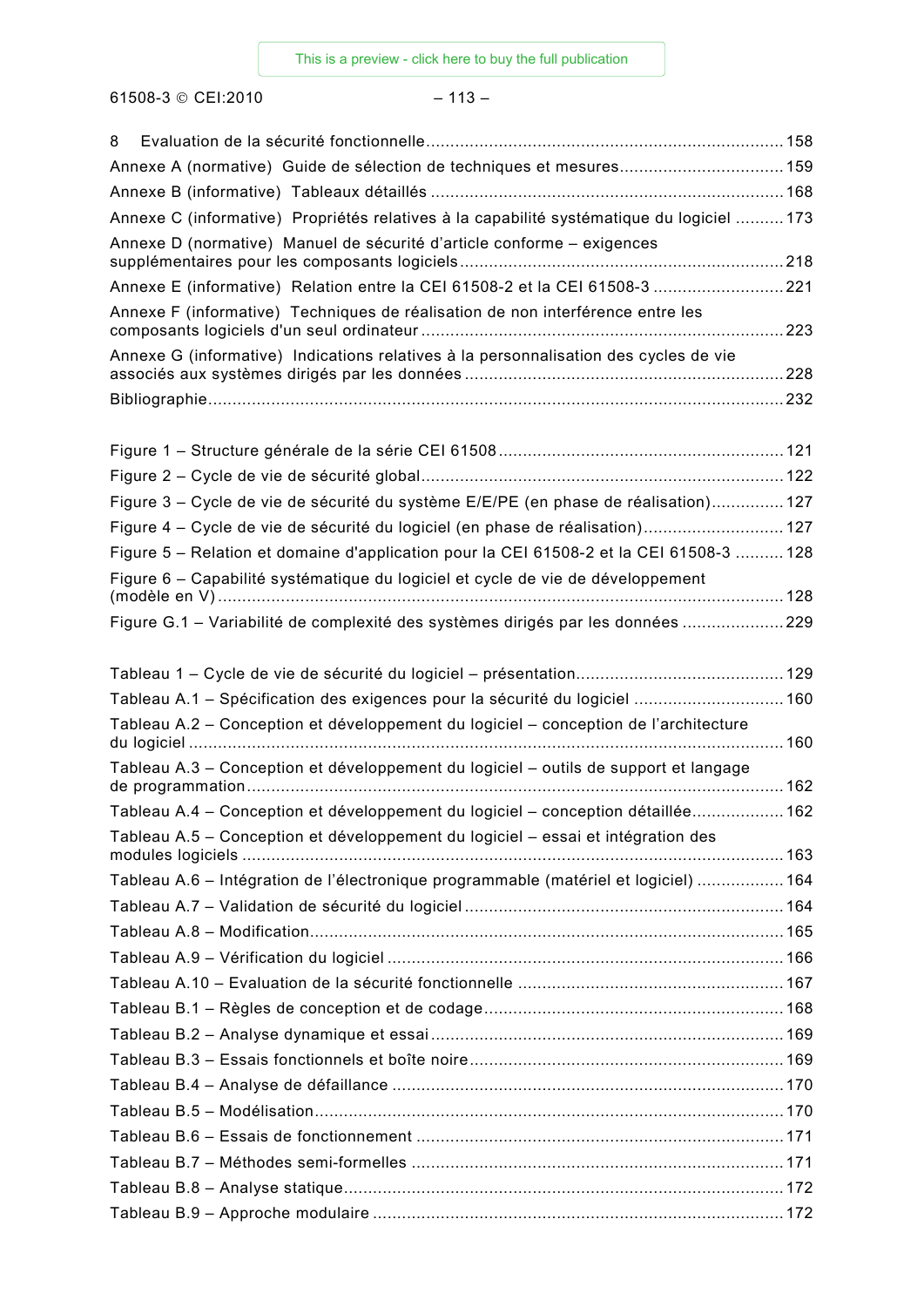– 114 – 61508-3 © CEI:2010

| Tableau C.1 - Propriétés relatives à l'intégrité systématique - Spécification des                                                                                    |  |
|----------------------------------------------------------------------------------------------------------------------------------------------------------------------|--|
| Tableau C.2 – Propriétés relatives à l'intégrité systématique – Conception et                                                                                        |  |
| Tableau C.3 - Propriétés relatives à l'intégrité systématique - Conception et<br>développement du logiciel - outils de support et langage de programmation 192       |  |
| Tableau C.4 – Propriétés relatives à l'intégrité systématique – Conception et<br>développement du logiciel – conception détaillée (comprend la conception du système |  |
| Tableau C.5 - Propriétés relatives à l'intégrité systématique - Conception et<br>développement du logiciel – essai et intégration des modules logiciels  196         |  |
| Tableau C.6 - Propriétés relatives à l'intégrité systématique - Intégration de                                                                                       |  |
| Tableau C.7 - Propriétés relatives à l'intégrité systématique - Validation de sécurité                                                                               |  |
| Tableau C.8 - Propriétés relatives à l'intégrité systématique - Modification du logiciel  200                                                                        |  |
| Tableau C.9 - Propriétés relatives à l'intégrité systématique - Vérification du logiciel  202                                                                        |  |
| Tableau C.10 - Propriétés relatives à l'intégrité systématique - Évaluation de la                                                                                    |  |
| Tableau C.11 – Propriétés détaillées – Conception et règles de codage  205                                                                                           |  |
| Tableau C.12 – Propriétés détaillées – Analyse dynamique et essais  207                                                                                              |  |
| Tableau C.13 - Propriétés détaillées - Essais fonctionnels et boîte noire 209                                                                                        |  |
|                                                                                                                                                                      |  |
|                                                                                                                                                                      |  |
|                                                                                                                                                                      |  |
|                                                                                                                                                                      |  |
| Tableau C.18 - Propriétés relatives à l'intégrité systématique - Analyse statique 215                                                                                |  |
|                                                                                                                                                                      |  |
|                                                                                                                                                                      |  |
| Tableau E.2 - Exigences de la CEI 61508-2 pour le logiciel et leur pertinence typique                                                                                |  |
|                                                                                                                                                                      |  |
|                                                                                                                                                                      |  |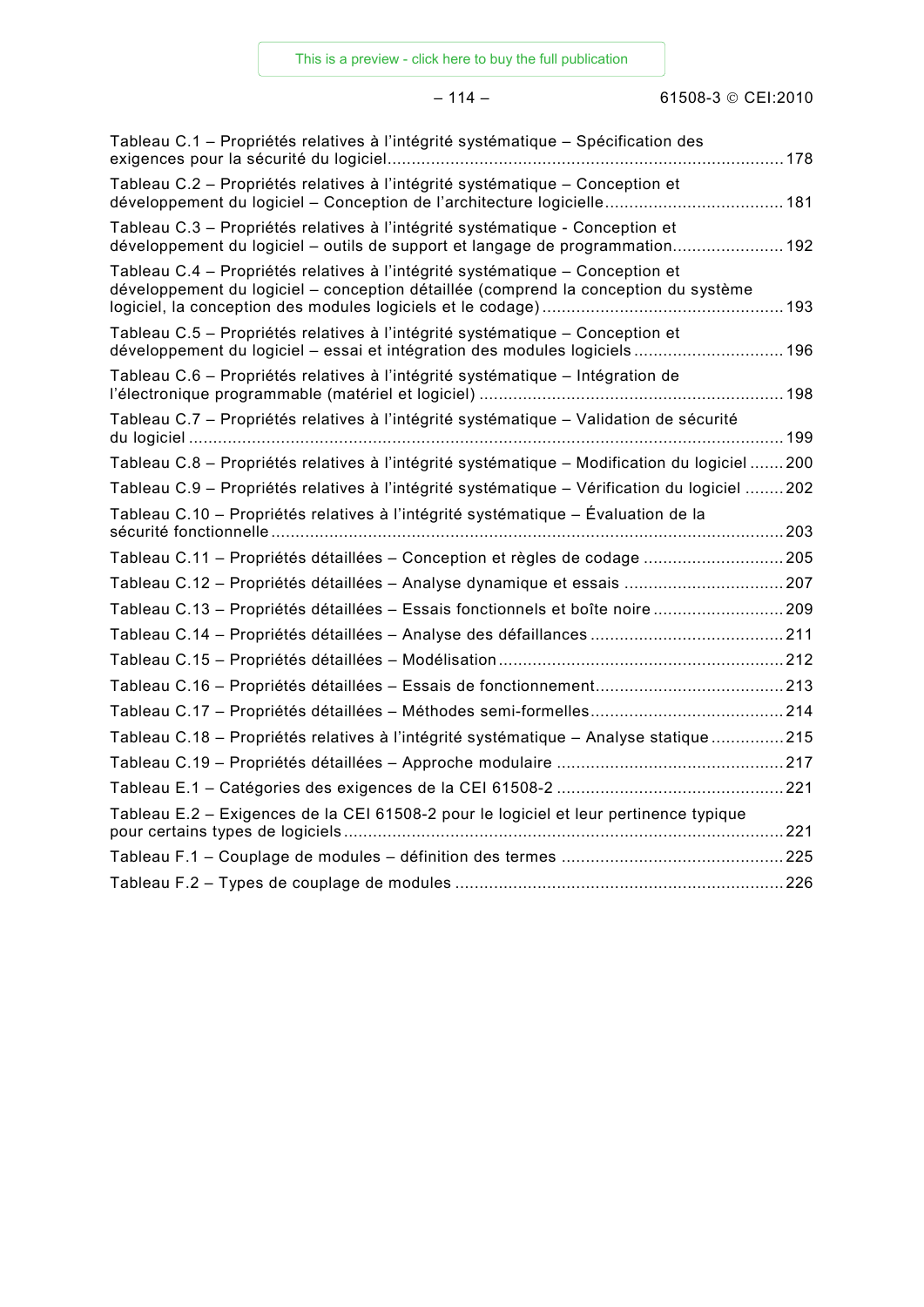<span id="page-16-0"></span>61508-3 © CEI:2010 – 115 –

# COMMISSION ÉLECTROTECHNIQUE INTERNATIONALE  $\frac{1}{2}$  ,  $\frac{1}{2}$  ,  $\frac{1}{2}$  ,  $\frac{1}{2}$  ,  $\frac{1}{2}$  ,  $\frac{1}{2}$

# **SÉCURITÉ FONCTIONNELLE DES SYSTÈMES ÉLECTRIQUES/ÉLECTRONIQUES/ÉLECTRONIQUES PROGRAMMABLES RELATIFS À LA SÉCURITÉ –**

### **Partie 3: Exigences concernant les logiciels**

# AVANT-PROPOS

- 1) La Commission Electrotechnique Internationale (CEI) est une organisation mondiale de normalisation composée de l'ensemble des comités électrotechniques nationaux (Comités nationaux de la CEI). La CEI a pour objet de favoriser la coopération internationale pour toutes les questions de normalisation dans les domaines de l'électricité et de l'électronique. A cet effet, la CEI – entre autres activités – publie des Normes internationales, des Spécifications techniques, des Rapports techniques, des Spécifications accessibles au public (PAS) et des Guides (ci-après dénommés "Publication(s) de la CEI"). Leur élaboration est confiée à des comités d'études, aux travaux desquels tout Comité national intéressé par le sujet traité peut participer. Les organisations internationales, gouvernementales et non gouvernementales, en liaison avec la CEI, participent également aux travaux. La CEI collabore étroitement avec l'Organisation Internationale de Normalisation (ISO), selon des conditions fixées par accord entre les deux organisations.
- 2) Les décisions ou accords officiels de la CEI concernant les questions techniques représentent, dans la mesure du possible, un accord international sur les sujets étudiés, étant donné que les Comités nationaux de la CEI intéressés sont représentés dans chaque comité d'études.
- 3) Les Publications de la CEI se présentent sous la forme de recommandations internationales et sont agréées comme telles par les Comités nationaux de la CEI. Tous les efforts raisonnables sont entrepris afin que la CEI s'assure de l'exactitude du contenu technique de ses publications; la CEI ne peut pas être tenue responsable de l'éventuelle mauvaise utilisation ou interprétation qui en est faite par un quelconque utilisateur final.
- 4) Dans le but d'encourager l'uniformité internationale, les Comités nationaux de la CEI s'engagent, dans toute la mesure possible, à appliquer de façon transparente les Publications de la CEI dans leurs publications nationales et régionales. Toutes divergences entre toutes Publications de la CEI et toutes publications nationales ou régionales correspondantes doivent être indiquées en termes clairs dans ces dernières.
- 5) La CEI elle-même ne fournit aucune attestation de conformité. Des organismes de certification indépendants fournissent des services d'évaluation de conformité et, dans certains secteurs, accèdent aux marques de conformité de la CEI. La CEI n'est responsable d'aucun des services effectués par les organismes de certification indépendants.
- 6) Tous les utilisateurs doivent s'assurer qu'ils sont en possession de la dernière édition de cette publication.
- 7) Aucune responsabilité ne doit être imputée à la CEI, à ses administrateurs, employés, auxiliaires ou mandataires, y compris ses experts particuliers et les membres de ses comités d'études et des Comités nationaux de la CEI, pour tout préjudice causé en cas de dommages corporels et matériels, ou de tout autre dommage de quelque nature que ce soit, directe ou indirecte, ou pour supporter les coûts (y compris les frais de justice) et les dépenses découlant de la publication ou de l'utilisation de cette Publication de la CEI ou de toute autre Publication de la CEI, ou au crédit qui lui est accordé.
- 8) L'attention est attirée sur les références normatives citées dans cette publication. L'utilisation de publications référencées est obligatoire pour une application correcte de la présente publication.
- 9) L'attention est attirée sur le fait que certains des éléments de la présente Publication de la CEI peuvent faire l'objet de droits de propriété intellectuelle ou de droits analogues. La CEI ne saurait être tenue pour responsable de ne pas avoir identifié de tels droits de propriété et de ne pas avoir signalé leur existence.

La norme internationale CEI 61508-3 a été établie par le sous-comité 65A: Aspects systèmes, du comité d'études 65 de la CEI: Mesure, commande et automation dans les processus industriels.

Cette deuxième édition annule et remplace la première édition publiée en 1998 dont elle constitue une révision technique.

La présente édition a fait l'objet d'une révision approfondie et intègre de nombreux commentaires reçus lors des différentes phases de révision.

Elle a le statut de publication de sécurité de base conformément au Guide CEI 104.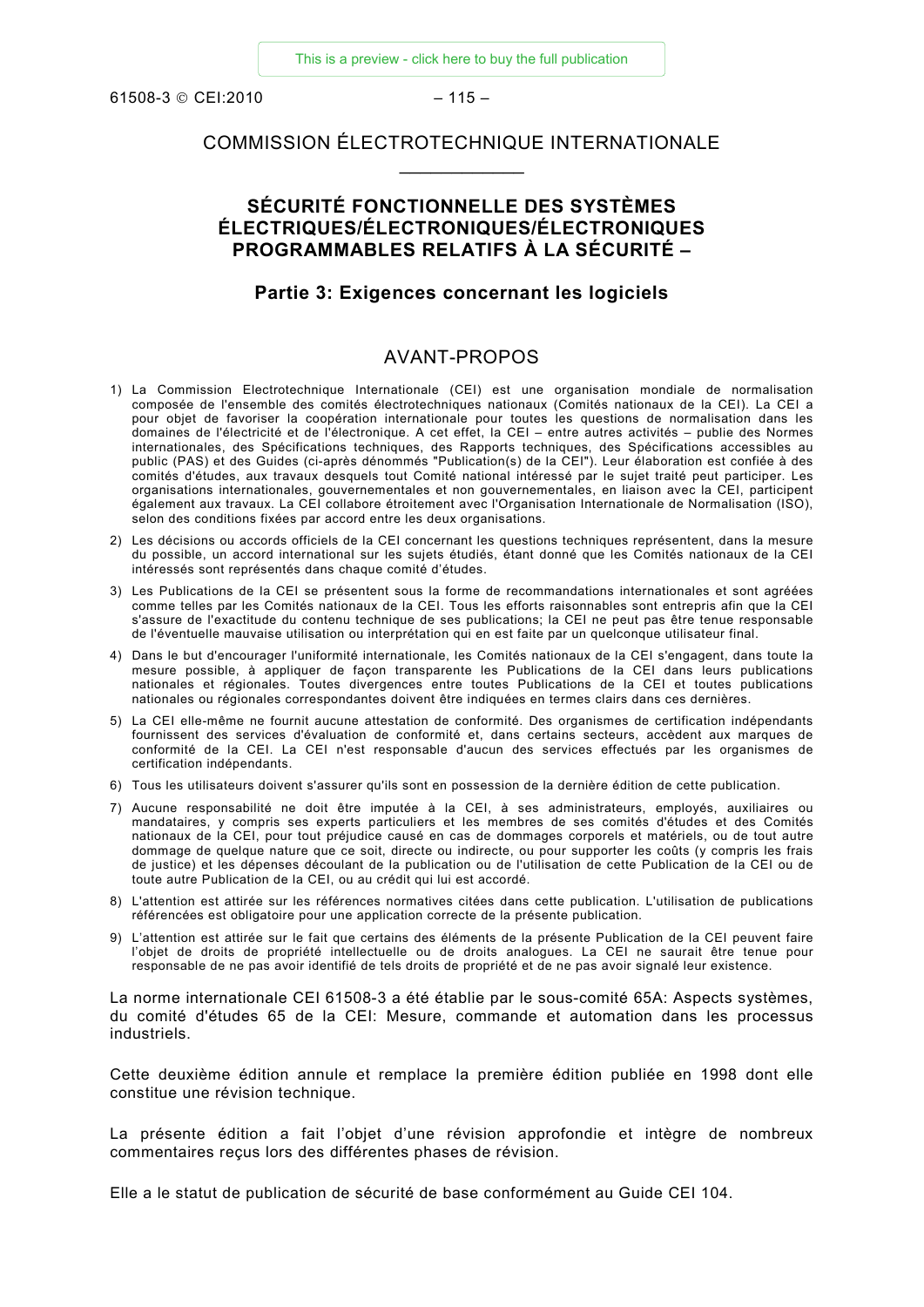$-116 - 61508-3 \circ \text{CE}$ 

Le texte de cette norme est issu des documents suivants:

| <b>FDIS</b>  | Rapport de vote |
|--------------|-----------------|
| 65A/550/FDIS | 65A/574/RVD     |

Le rapport de vote indiqué dans le tableau ci-dessus donne toute information sur le vote ayant abouti à l'approbation de cette norme.

Cette publication a été rédigée selon les Directives ISO/CEI, Partie 2.

Une liste de toutes les parties de la série CEI 61508, présentées sous le titre général *Sécurité fonctionnelle des systèmes électriques / électroniques / électroniques programmables relatifs à la sécurité*, peut être consultée sur le site web de la CEI.

Le comité a décidé que le contenu de cette publication ne sera pas modifié avant la date de stabilité indiquée sur le site web de la CEI sous "http://webstore.iec.ch" dans les données relatives à la publication recherchée. A cette date, la publication sera

- reconduite,
- supprimée,
- remplacée par une édition révisée, ou
- amendée.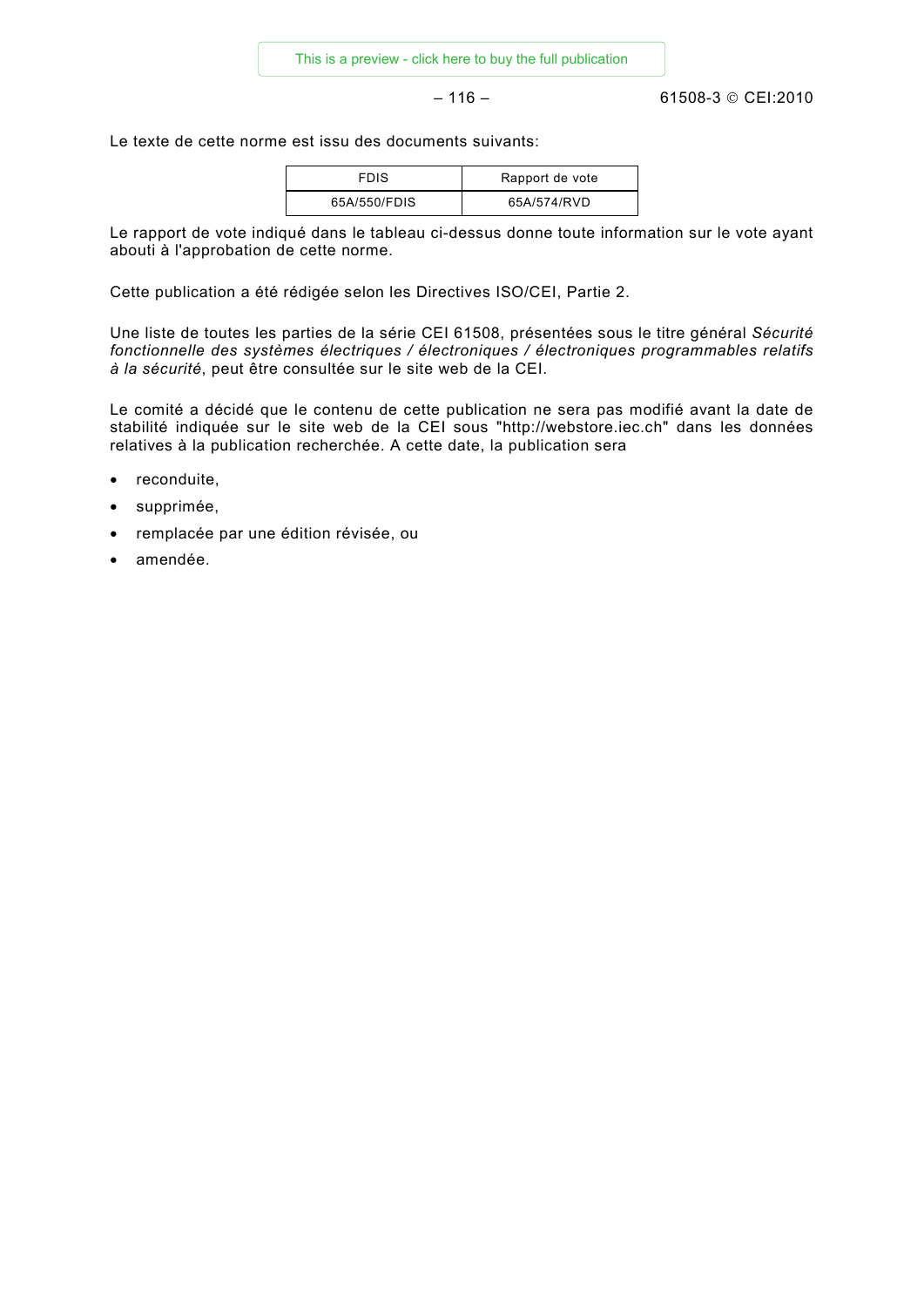<span id="page-18-0"></span>61508-3 © CEI:2010 - 117 -

# INTRODUCTION

Les systèmes comprenant des composants électriques et/ou électroniques sont utilisés depuis de nombreuses années pour exécuter des fonctions relatives à la sécurité dans la plupart des secteurs d'application. Des systèmes à base d'informatique (dénommés de manière générique systèmes électroniques programmables) sont utilisés dans tous les secteurs d'application pour exécuter des fonctions non relatives à la sécurité, mais aussi de plus en plus souvent relatives à la sécurité. Si l'on veut exploiter efficacement et en toute sécurité la technologie des systèmes informatiques, il est indispensable de fournir à tous les responsables suffisamment d'éléments relatifs à la sécurité pour les guider dans leurs prises de décisions.

La présente Norme internationale présente une approche générique de toutes les activités liées au cycle de vie de sécurité de systèmes électriques et/ou électroniques et/ou électroniques programmables (E/E/PE) qui sont utilisés pour réaliser des fonctions de sécurité. Cette approche unifiée a été adoptée afin de développer une politique technique rationnelle et cohérente concernant tous les systèmes électriques relatifs à la sécurité. Un objectif principal de cette approche est de faciliter le développement de normes internationales de produit et d'application sectorielle basées sur la série CEI 61508.

NOTE 1 Des exemples de normes internationales de produit et d'application sectorielle basées sur la série CEI 61508 sont donnés dans la Bibliographie (voir références [1], [2] et [3]).

Dans la plupart des cas, la sécurité est obtenue par un certain nombre de systèmes fondés sur diverses technologies (par exemple mécanique, hydraulique, pneumatique, électrique, électronique, électronique programmable). En conséquence, toute stratégie de sécurité doit non seulement prendre en compte tous les éléments d'un système individuel (par exemple, les capteurs, les appareils de commande et les actionneurs), mais également prendre en considération tous les systèmes relatifs à la sécurité comme des éléments individuels d'un ensemble complexe. Par conséquent, la présente Norme internationale, bien que traitant des systèmes E/E/PE relatifs à la sécurité, peut aussi fournir un cadre de sécurité susceptible de concerner les systèmes relatifs à la sécurité basés sur d'autres technologies.

Il est admis qu'il existe une grande variété d'applications utilisant des systèmes E/E/PE relatifs à la sécurité dans un grand nombre de secteurs, et couvrant un large éventail de complexité et de potentiel de dangers et de risques. Pour chaque application particulière, les mesures de sécurité requises dépendent de nombreux facteurs propres à l'application. La présente Norme internationale, de par son caractère général, rend désormais possible la prescription de ces mesures dans les futures normes internationales de produit et d'application sectorielle, ainsi que dans les révisions des normes déjà existantes.

La présente Norme internationale

- concerne toutes les phases appropriées du cycle de vie de sécurité global des systèmes E/E/PE et du logiciel (par exemple, depuis le concept initial, en passant par la conception, l'installation, l'exploitation et la maintenance, jusqu'à la mise hors service) lorsque les systèmes E/E/PE permettent d'exécuter des fonctions de sécurité,
- a été élaborée dans le souci de la prise en compte de l'évolution rapide des technologies; le cadre fourni par la présente Norme internationale est suffisamment solide et étendu pour pourvoir aux évolutions futures,
- permet l'élaboration de normes internationales de produit et d'application sectorielle concernant les systèmes E/E/PE relatifs à la sécurité; il convient que l'élaboration de normes internationales de produit et d'application sectorielle dans le cadre de la présente norme, permette d'atteindre un haut niveau de cohérence (par exemple, pour ce qui est des principes sous-jacents, de la terminologie, etc.) à la fois au sein de chaque secteur d'application, et d'un secteur à l'autre. La conséquence en sera une amélioration en termes de sécurité et de gains économiques,
- fournit une méthode de définition d'une spécification des exigences de sécurité nécessaire pour obtenir la sécurité fonctionnelle requise des systèmes E/E/PE relatifs à la sécurité,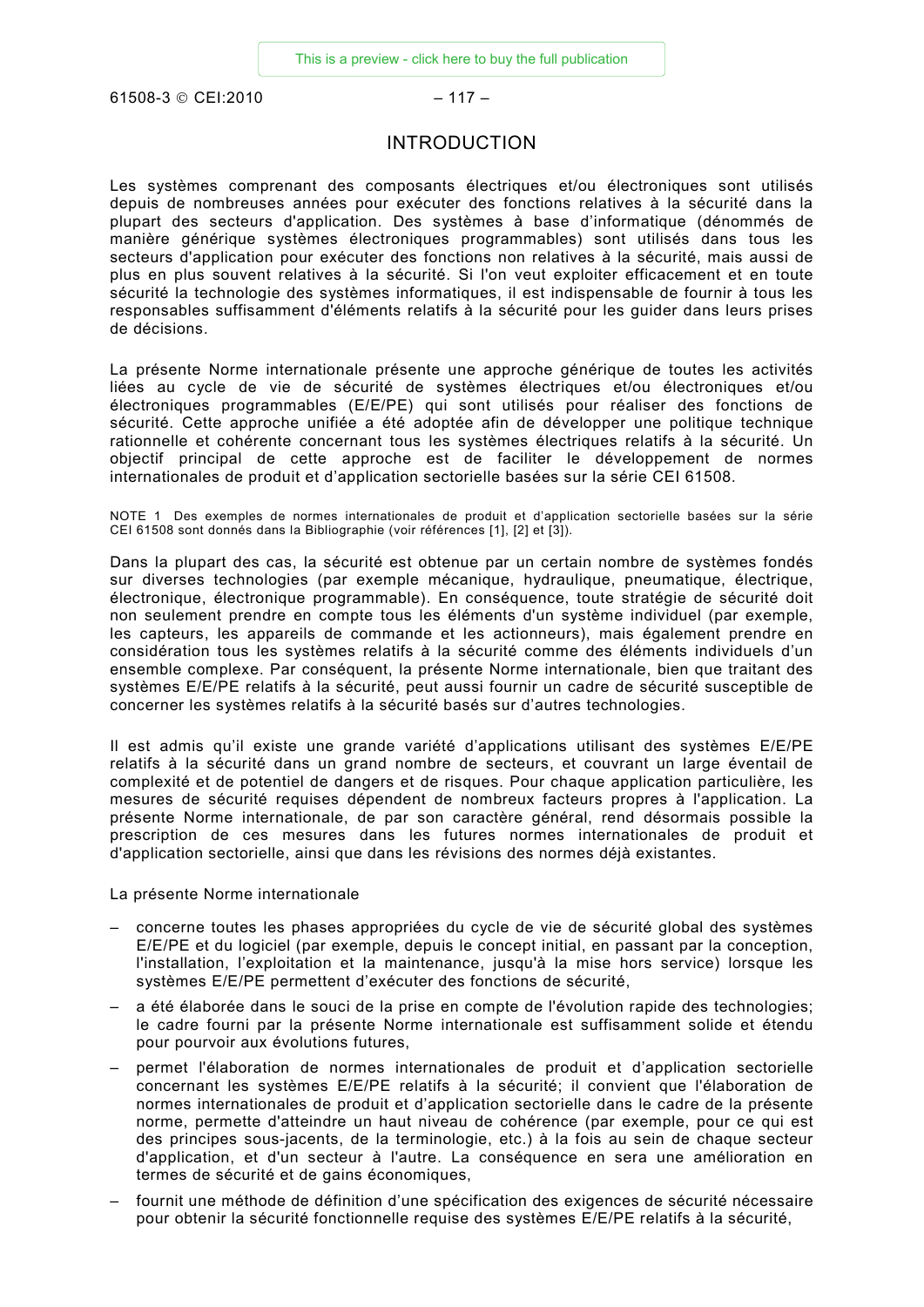– 118 – 61508-3 © CEI:2010

- adopte une approche basée sur les risques qui permet de déterminer les exigences en matière d'intégrité de sécurité,
- introduit les niveaux d'intégrité de sécurité pour la spécification du niveau cible d'intégrité de sécurité des fonctions de sécurité devant être réalisées par les systèmes E/E/PE relatifs à la sécurité,

NOTE 2 La norme ne spécifie aucune exigence de niveau d'intégrité de sécurité pour aucune fonction de sécurité, ni comment le niveau d'intégrité de sécurité est déterminé. Elle fournit en revanche un cadre conceptuel basé sur les risques, ainsi que des exemples de méthodes.

- fixe des objectifs chiffrés de défaillance pour les fonctions de sécurité exécutées par les systèmes E/E/PE relatifs à la sécurité, qui sont en rapport avec les niveaux d'intégrité de sécurité,
- fixe une limite inférieure pour les objectifs chiffrés de défaillance pour une fonction de sécurité exécutée par un système E/E/PE relatif à la sécurité unique. Pour des systèmes E/E/PE relatifs à la sécurité fonctionnant
	- en mode de fonctionnement à faible sollicitation, la limite inférieure est fixée pour une probabilité moyenne de défaillance dangereuse de  $10^{-5}$  en cas de sollicitation,
	- en mode de fonctionnement continu ou à sollicitation élevée, la limite inférieure est fixée à une fréquence moyenne de défaillance dangereuse de  $10^{-9}$  [h<sup>-1</sup>],

NOTE 3 Un système E/E/PE relatif à la sécurité unique n'implique pas nécessairement une architecture à un seul canal.

NOTE 4 Dans le cas de systèmes non complexes, il peut être possible de concevoir des systèmes relatifs à la sécurité ayant des valeurs plus basses pour l'intégrité de sécurité cible. Il est toutefois considéré que ces limites représentent ce qui peut être réalisé à l'heure actuelle pour des systèmes relativement complexes (par exemple, des systèmes électroniques programmables relatifs à la sécurité).

- établit des exigences fondées sur l'expérience et le jugement acquis dans le domaine des applications industrielles afin d'éviter des anomalies systématiques ou pour les maintenir sous contrôle. Même si, en général, la probabilité d'occurrence des défaillances systématiques ne peut être quantifiée, la norme permet cependant pour une fonction de sécurité spécifique, de déclarer que l'objectif chiffré de défaillance associé à cette fonction de sécurité peut être réputé atteint si toutes les exigences de la norme sont remplies,
- introduit une capabilité systématique s'appliquant à un élément du fait qu'il permet d'assurer que l'intégrité de sécurité systématique satisfait aux exigences du niveau d'intégrité de sécurité spécifié,
- adopte une large gamme de principes, techniques et mesures pour la réalisation de la sécurité fonctionnelle des systèmes E/E/PE relatifs à la sécurité, mais n'utilise pas de manière explicite le concept de sécurité intrinsèque. Les principes de « sécurité intrinsèque » peuvent toutefois être applicables, l'adoption de ces concepts étant par ailleurs acceptable sous réserve de la satisfaction aux exigences des articles concernés de la norme.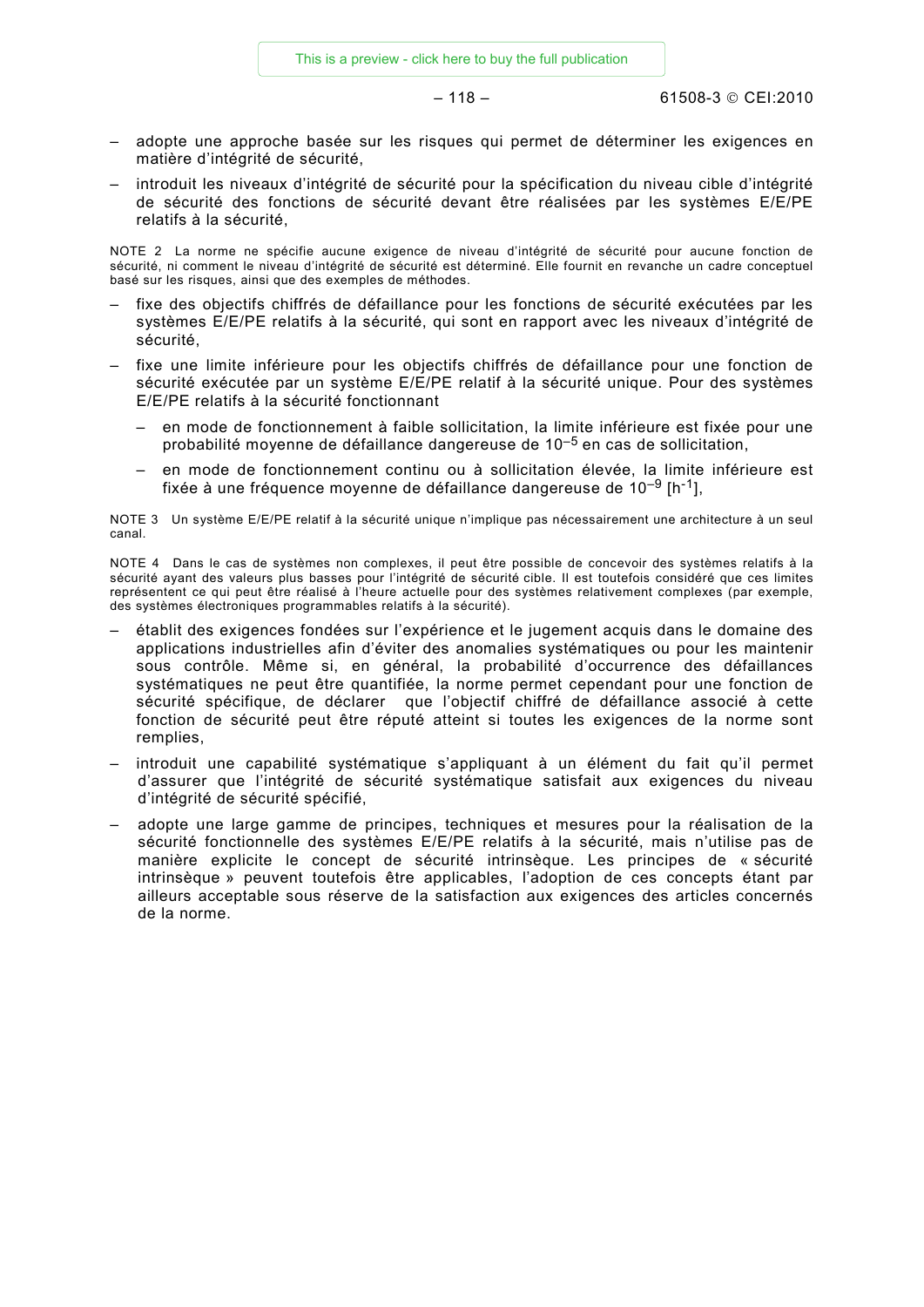<span id="page-20-0"></span>61508-3 © CEI:2010 – 119 –

# **SÉCURITÉ FONCTIONNELLE DES SYSTÈMES ÉLECTRIQUES/ÉLECTRONIQUES/ÉLECTRONIQUES PROGRAMMABLES RELATIFS À LA SÉCURITÉ –**

**Partie 3: Exigences concernant les logiciels** 

# **1 Domaine d'application**

- **1.1** La présente partie de la série CEI 61508
- a) est destinée à n'être utilisée qu'après s'être assuré d'une compréhension parfaite de la CEI 61508-1 et de la CEI 61508-2;
- b) s'applique à tout logiciel faisant partie intégrante d'un système relatif à la sécurité ou utilisé pour développer un système relatif à la sécurité entrant dans le domaine d'application de la CEI 61508-1 et de la CEI 61508-2. Ce type de logiciel est désigné par le terme "logiciel de sécurité" (comprenant les systèmes d'exploitation, les logiciels système, les logiciels des réseaux de communication, les fonctions d'interface hommemachine et les micrologiciels, ainsi que les logiciels d'application);
- c) fournit des exigences spécifiques applicables aux outils de support utilisés pour développer et configurer un système relatif à la sécurité dans le cadre du domaine d'application de la CEI 61508-1 et de la CEI 61508-2;
- d) nécessite que les fonctions de sécurité du logiciel et la capabilité systématique du logiciel soient précisées;

NOTE 1 Si cela a déjà été réalisé dans le cadre de la spécification des systèmes E/E/PE relatifs à la sécurité (voir 7.2 de la CEI 61508-2), il n'est alors pas nécessaire de le répéter dans la présente partie.

NOTE 2 Spécifier les fonctions de sécurité du logiciel et la capabilité systématique du logiciel constitue une procédure itérative; voir les Figures 3 et 6.

NOTE 3 Voir l'Article 5 et l'Annexe A de la CEI 61508-1 pour la structure de la documentation. Cette structure peut tenir compte des procédures de l'entreprise et des pratiques professionnelles de secteurs d'application spécifiques.

- e) établit des exigences concernant les phases et activités du cycle de vie de sécurité qui doivent être appliquées durant la conception et le développement du logiciel de sécurité (modèle de cycle de vie de sécurité du logiciel). Ces exigences comprennent l'application de mesures et de techniques qui suivent une gradation basée sur la capabilité systématique requise, afin d'éviter et de maîtriser les anomalies et défaillances du logiciel;
- f) fournit les exigences pour les informations relatives aux aspects du logiciel applicables à la validation de la sécurité du système et devant être transmises à l'organisation en charge de l'intégration du système E/E/PE;
- g) fournit les exigences pour la préparation des informations et procédures concernant le logiciel requises par l'utilisateur pour le fonctionnement et la maintenance d'un système E/E/PE relatif à la sécurité;
- h) fournit les exigences devant être observées par l'organisation en charge des modifications du logiciel de sécurité;
- i) fournit, en accord avec la CEI 61508-1 et la CEI 61508-2, les exigences pour les outils de support tels que les outils de conception et développement, les traducteurs de langage, les outils d'essai et de mise au point et les outils de gestion de configuration;

NOTE 4 La Figure 5 montre la relation entre la CEI 61508-2 et la CEI 61508-3.

j) ne s'applique pas aux appareils médicaux conformes à la série CEI 60601.

**1.2** Les CEI 61508-1, CEI 61508-2, CEI 61508-3 et CEI 61508-4 sont des publications fondamentales de sécurité, bien que ce statut ne soit pas applicable dans le contexte des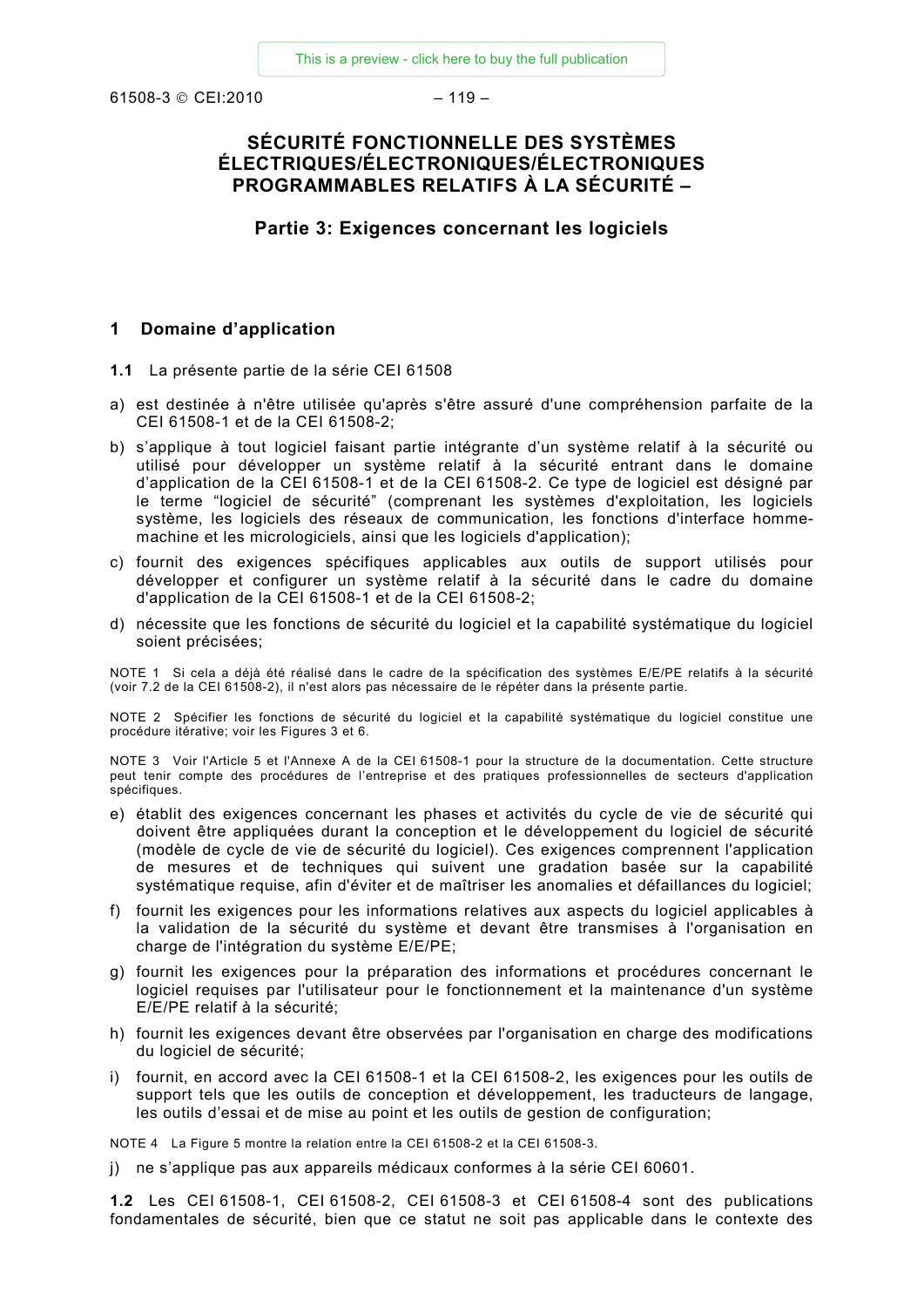– 120 – 61508-3 © CEI:2010

systèmes E/E/PE de faible complexité relatifs à la sécurité (voir 3.4.3 de la CEI 61508-4). En tant que publications fondamentales de sécurité, ces normes sont destinées à être utilisées par les comités d'études pour la préparation des normes conformément aux principes contenus dans le Guide CEI 104 et le Guide ISO/CEI 51. Les CEI 61508-1, CEI 61508-2, CEI 61508-3 et CEI 61508-4 sont également destinées à être utilisées comme publications autonomes. La fonction de sécurité horizontale de la présente norme internationale ne s'applique pas aux appareils médicaux conformes à la série CEI 60601.

**1.3** Une des responsabilités incombant à un comité d'études consiste, dans toute la mesure du possible, à utiliser les publications fondamentales de sécurité pour la préparation de ses publications. Dans ce contexte, les exigences, les méthodes ou les conditions d'essai de cette publication fondamentale de sécurité ne s'appliquent que si elles sont indiquées spécifiquement ou incluses dans les publications préparées par ces comités d'études.

**1.4** La Figure 1 illustre la structure générale de la série CEI 61508 et montre le rôle que la CEI 61508-3 joue dans la réalisation de la sécurité fonctionnelle pour les systèmes E/E/PE relatifs à la sécurité.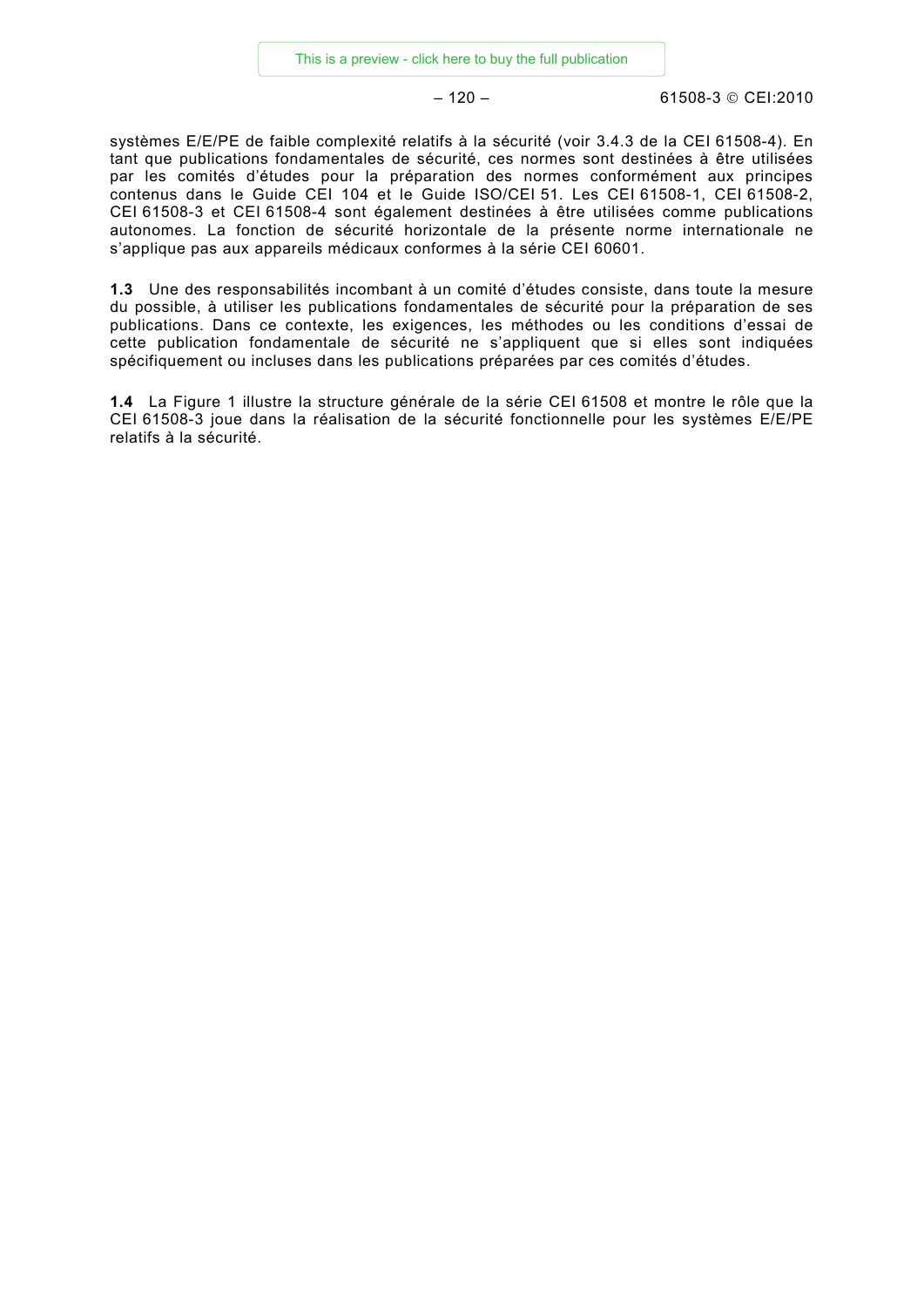<span id="page-22-0"></span>61508-3 © CEI:2010 – 121 –



**Figure 1 – Structure générale de la série CEI 61508**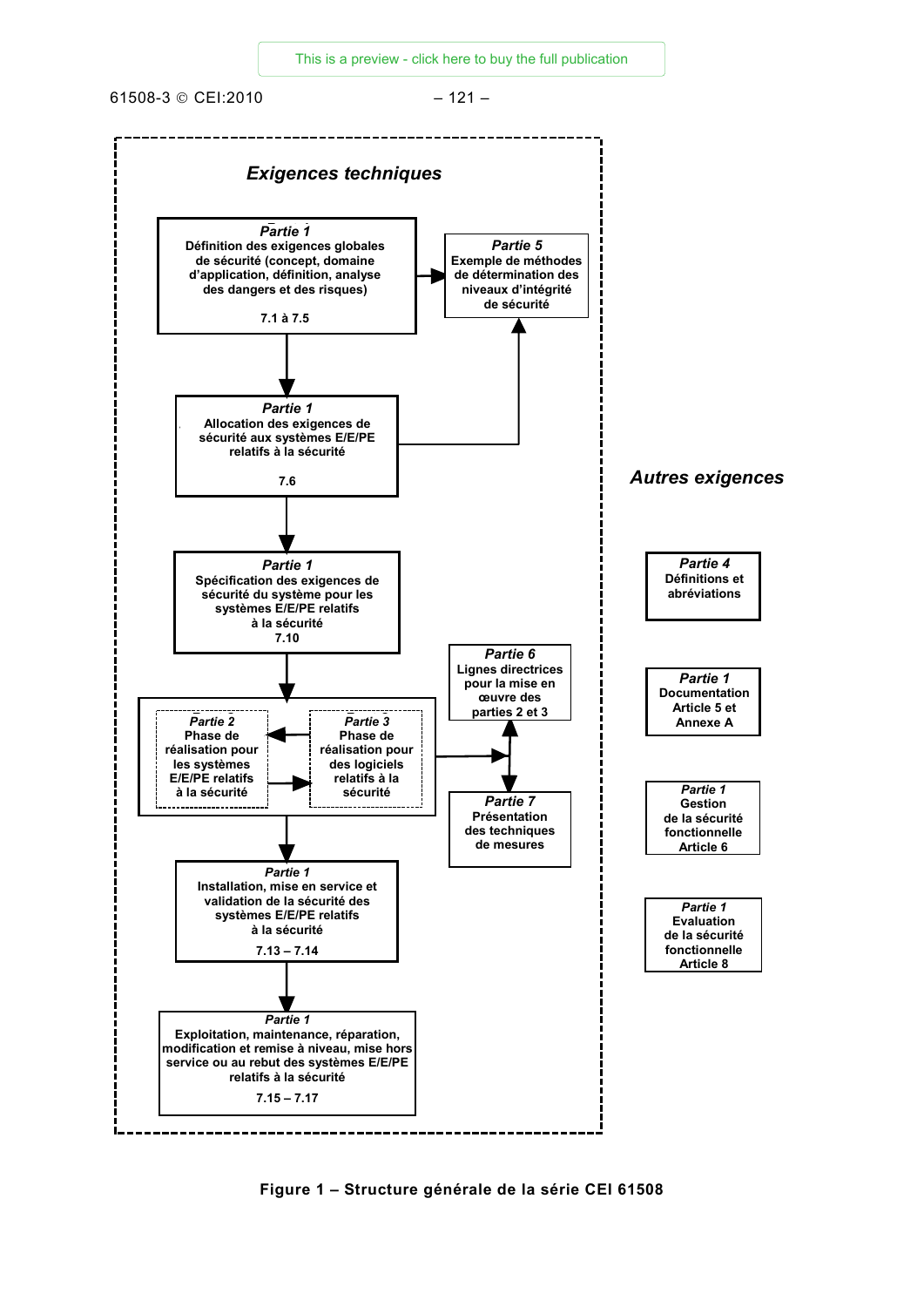[This is a preview - click here to buy the full publication](https://webstore.iec.ch/publication/5517&preview=1)

<span id="page-23-0"></span>

**Figure 2 – Cycle de vie de sécurité global** 

## **2 Références normatives**

Les documents de référence suivants sont indispensables pour l'application du présent document. Pour les références datées, seule l'édition citée s'applique. Pour les références non datées, la dernière édition du document de référence s'applique (y compris les éventuels amendements).

CEI 61508-1: 2010, *Sécurité fonctionnelle des systèmes électriques/électroniques/électroniques programmables relatifs à la sécurité – Partie 1: Exigences générales*